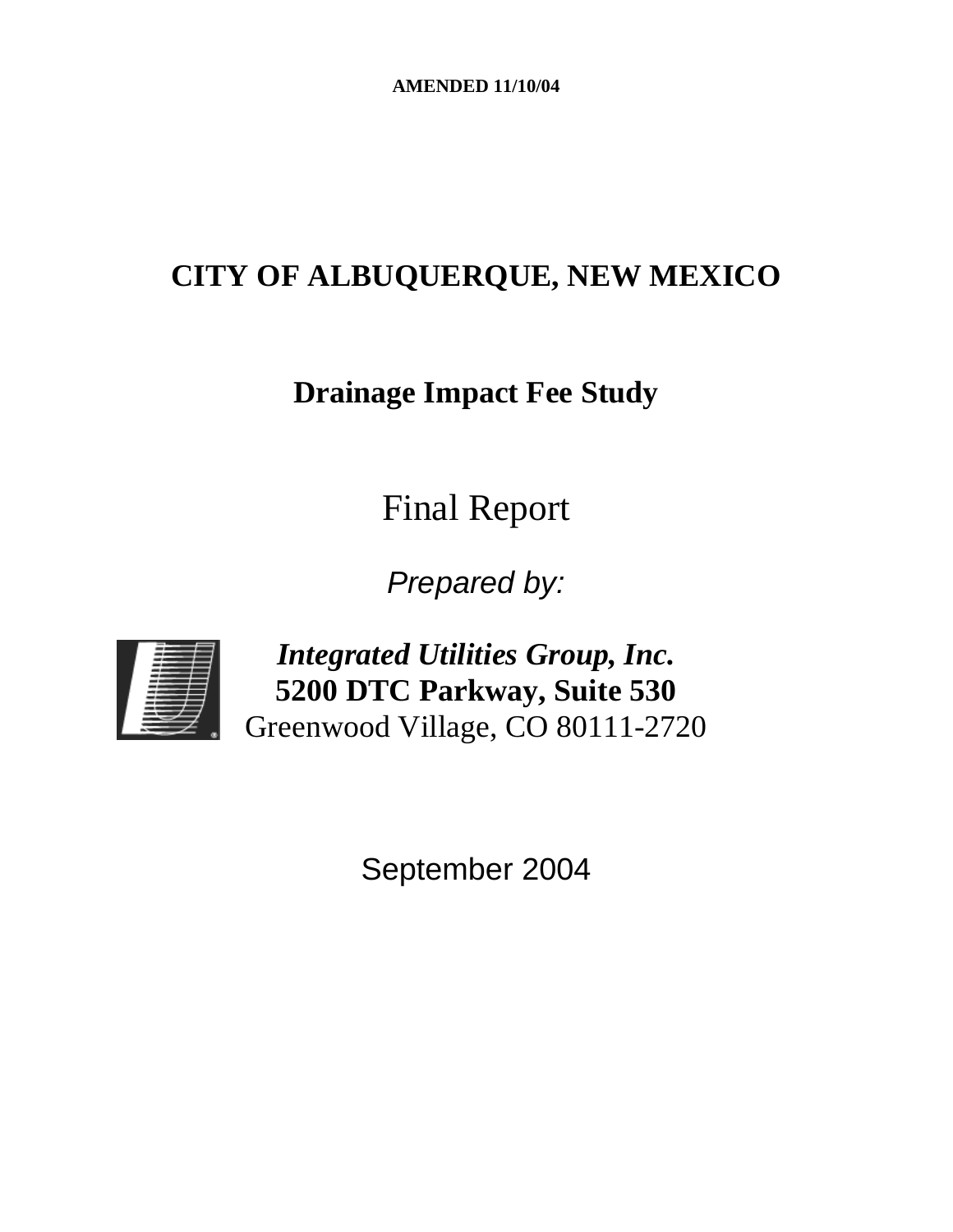#### **INTRODUCTION**

The City of Albuquerque engaged Integrated Utilities Group, Inc. (IUG) to develop a schedule of impact fees for the city's storm water/drainage system (drainage) to be used in conjunction with impact fees for other City services to implement the Planned Growth Strategy (PGS) for the City. The City's proposed Impact Fee pertains only to City owned and planned drainage infrastructure projects. The City's proposed drainage impact fee is separate from any fees or charges collected by the Albuquerque Metropolitan Area Flood Control Agency (AMAFCA), a separate regional drainage agency which is responsible for certain regional flood and drainage infrastructure assets and operations. However, credit may be given for constructing an AMAFCA project that is also on the City Impact Fee CIP.

The following sections present the legal bases for the City's drainage impact fee, the methodology used to calculate the impact fee, the service areas where the fee will be applied, the data for the study, the analyses conducted by the study, the results, comparisons to current Bernalillo County drainage impact fees, City management costs, an the current impact fee capital improvements program (CIP).

# **LEGAL BASES**

The City of Albuquerque is authorized to impose development impact fees under The New Mexico Development Fees Act [5-8-1 to 5-8-42 NMSA 1978], which authorizes cities and counties to enact or impose impact fees on land within their respective corporate boundaries and to pay specified costs of constructing capital improvements or facility expansions with impact fees. Section 5-8-3.B "If it complies with the Development Fees Act, a municipality or county may enact or impose impact fees on land within its respective corporate boundaries." Section 5-8-2.I defines impact fee as:

[A] charge or assessment imposed by a municipality or county on *new development in order to generate revenue for funding or recouping the costs of capital improvements or facility expansions necessitated by and attributable to the new development. The term includes amortized charges, lump-sum charges, capital recovery fees, contributions in aid of construction, development fees and any other fee that functions as described by this definition. The term does not include hook-up fees, dedication of rights of way or easements or construction or dedication of on-site water distribution, wastewater collection or drainage facilities, or streets, sidewalks or curbs if the dedication or construction is required by a previously adopted valid ordinance or regulation and is necessitated by and attributable to the new development.*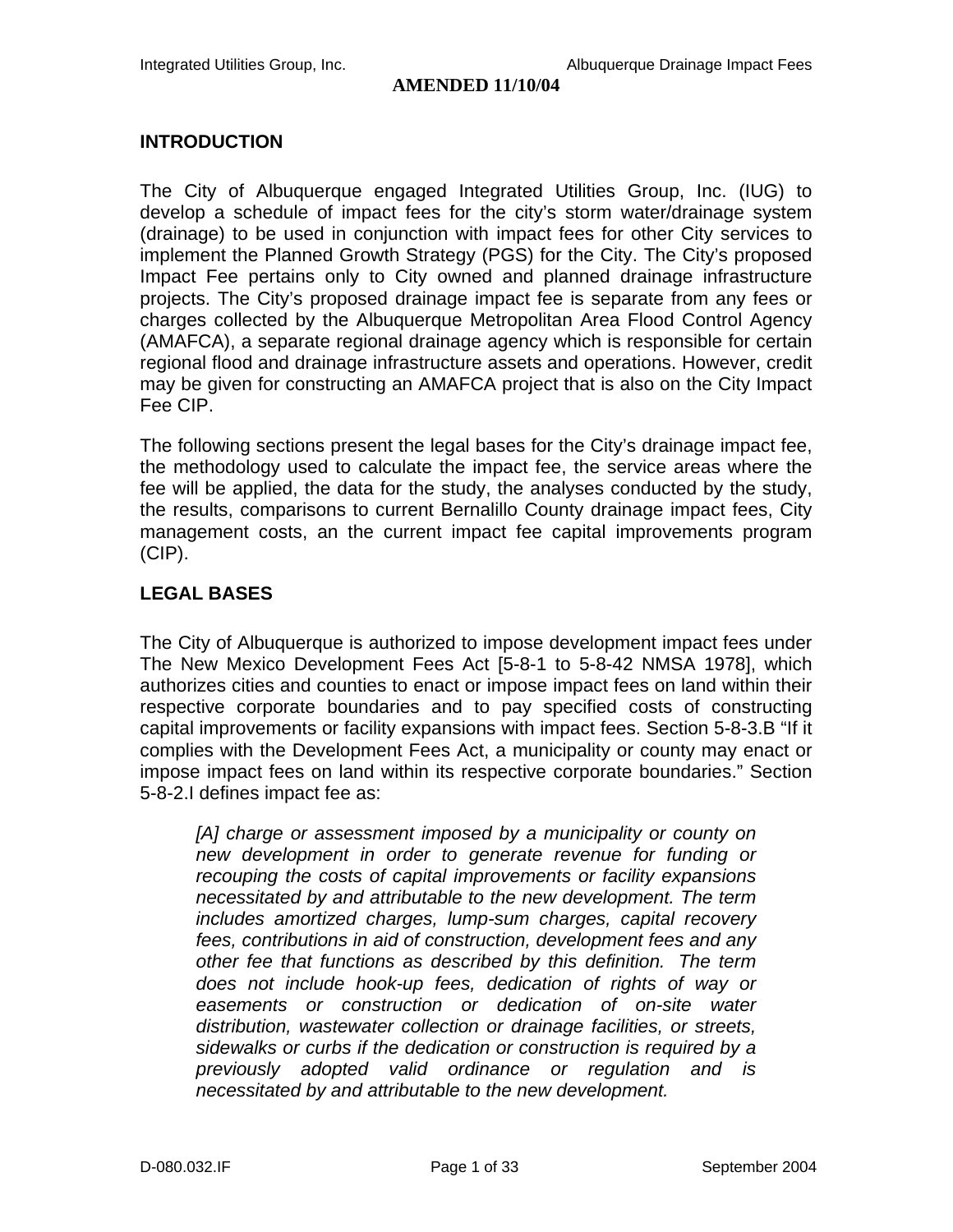The statute authorizes specific services to be funded with impact fees. Section 5.8-2. provides the list:

*D. "capital improvement" means any of the following facilities that have a life expectancy of ten or more years and are owned and operated by or on behalf of a municipality or county:* 

*(1) water supply, treatment and distribution facilities; wastewater collection and treatment facilities; and storm water, drainage and flood control facilities;* 

*(2) roadway facilities located within the service area, including roads, bridges, bike and pedestrian trails, bus bays, rights of way, traffic signals, landscaping and any local components of state and federal highways;* 

*(3) buildings for fire, police and rescue and essential equipment costing ten thousand dollars (\$10,000) or more and having a life expectancy of ten years or more; and* 

*(4) parks, recreational areas, open space trails and related areas and facilities;* 

The New Mexico enabling act adopts the proportionate share concept in Section 5-8-7 with "[t]he fee shall not exceed the cost to pay for a proportionate share of the cost of system improvements, based upon service units, needed to serve new development."

In Section 5-8-2.G "Facility expansion" is defined in the statute as the "expansion of the capacity of an existing facility that serves the same function as an otherwise necessary new capital improvement, in order that the existing facility may serve new development." Section 5-8-2.G further specifies that "facility expansion" does not include "the repair, maintenance, modernization or expansion of an existing facility to better serve existing development."

The Act specifies that no impact fees shall be spent to provide new or better facilities for existing development. Furthermore, fees collected for drainage capital improvements and facility expansion can only be spent for drainage capital facilities and facility expansions and not for any other type of improvements or facilities.

A capital improvement plan is required by the Act to be the basis of impact fee programs. Section 5-8-23 requires that "If the governing body adopts an ordinance, order or resolution approving the land use assumptions, the municipality or county shall provide for a capital improvements plan to be developed by qualified professionals using generally accepted engineering and planning practices . . .."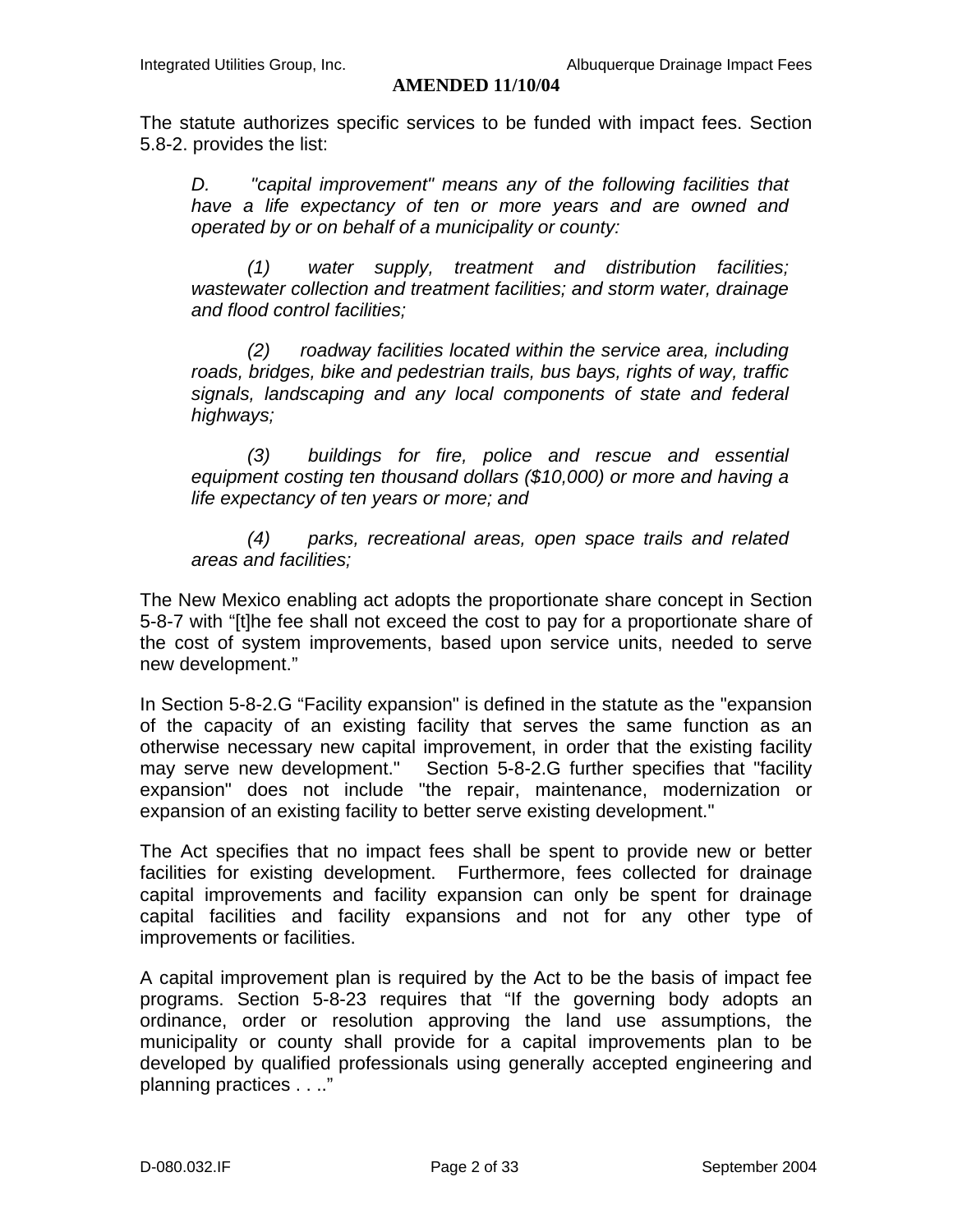Therefore, the City of Albuquerque is authorized to adopt drainage impact fees provided that the fees do not exceed a proportionate share of the cost of providing capital improvements to new developments within service areas. Furthermore, those impact fees must be in accord with land use assumptions adopted by the City Council and be incorporated into Impact Fee Capital Improvement Plans. This report will calculate the drainage impact fees consistent with these requirements.

## *Level of Service*

The level of service for facilities to be included in the drainage impact fee is defined by the 100-year storm event. The facilities in the project listing are for those structures and channels that encompass improvements to the major facilities. Local improvements such as street drainage and lot drainage are not included in this listing. Such local improvements will remain the responsibility of the developer.

#### **DRAINAGE IMPACT FEE METHODOLOGY**

IUG developed a methodology that met the requirements of both the state statutes and the City PGS. The IUG methodology consisted of the following steps:

- service area definition,
- drainage growth project identification and cost updating,
- obtaining and using land use projections by drainage area based on City Council approved land use assumptions,
- assigning drainage projects to the appropriate (nexus based) drainage service areas,
- evaluating impervious area changes based on the PGS proposed land use changes for 2025 in each service area,
- using Albuquerque's Development Process Manual (DPM) to calculate the service units based on impervious area,
- calculating the drainage impact fees based on this information.

This overall methodology complies with the cost theory that is being implemented in Albuquerque. It identifies the full cost of new drainage facilities to support growth, and it identifies a mechanism for including the net equity from existing facilities, which were previously constructed to serve growth. This method is known locally as the full marginal cost method. It is commonly known as and is consistent with the buy-in method. The buy-in method consists of two portions: a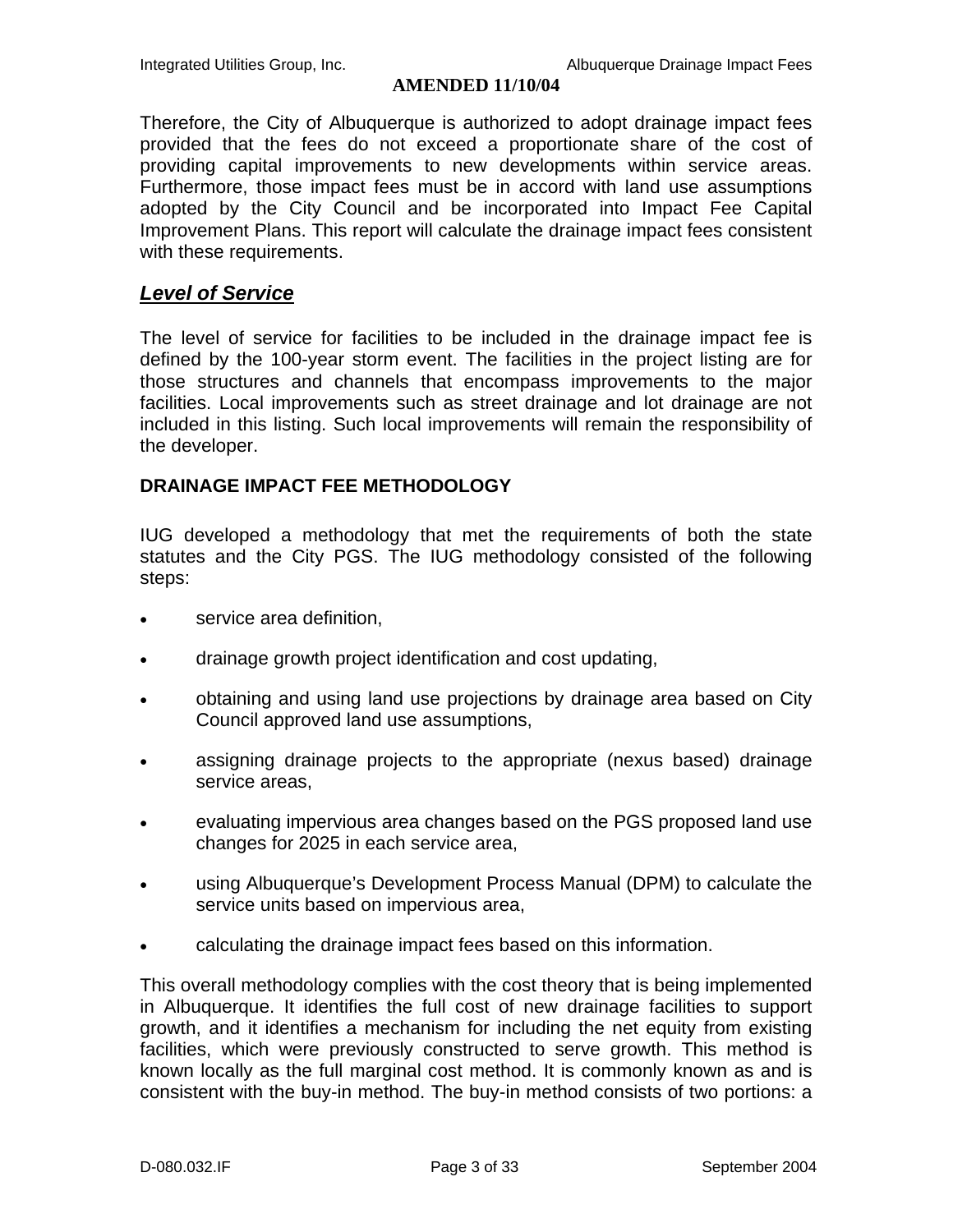reimbursement fee (for net equity in excess capacity in existing facilities) and a capital fee to cover the construction of projects specifically needed to support growth. The buy-in method is further analyzed below.

#### **RESULTS**

IUG implemented the methodology in conjunction with the City staff to achieve the following results:

### **Service Area Definitions**

The underlying state legislation and the City PGS both require that a rational nexus exist between the impact fee being assigned and the development area or development project that bears the impact fee.

This principle, when applied to drainage leads to a basin-based or basin grouped approach. Thus, developing areas within the same basin or group of basins must pay for the projects that supply the increased drainage capacity required to serve the project or group of projects. IUG worked with City staff to identify basins and basin groups based on the City's previous drainage studies and basins used for National Pollution Discharge Elimination System (NPDES) compliance.

Figure 1 presents the five areas identified for drainage impact fee analysis within the current city limits. Each of the areas is described briefly below.

Northwest Area - This area includes the area in the northwest corner of the current City limits. It extends to the west as far as the Double Eagle Airport. The river is the eastern boundary. The southern boundary of the area is the Ladera Channel and associated upstream diversions just north of Interstate 40. The total size of this area is approximately 15,500 acres.

Southwest Area - The Southwest Area is the remaining part within the current City limits on the west side of the river. The total size of this area is approximately 9,000 acres.

Far Northeast Area – The far northeast service area extends from the northern City limits south to the northern boundary of the fully served area. This size of this area is approximately 11, 700 acres.

Tijeras Arroyo Area – This drainage area drains across the airport and Kirtland Air Force Base. It is a single basin area. The size of this area is approximately 2,600 acres.

Fully Served Area - A large portion of the City (approximately 40,200 acres) is identified as the Fully-served Area and is excluded from the application of impact fees. The fully served area is the area studied by the three main City drainage studies between 1981 and 1987. The existing drainage system in the fully served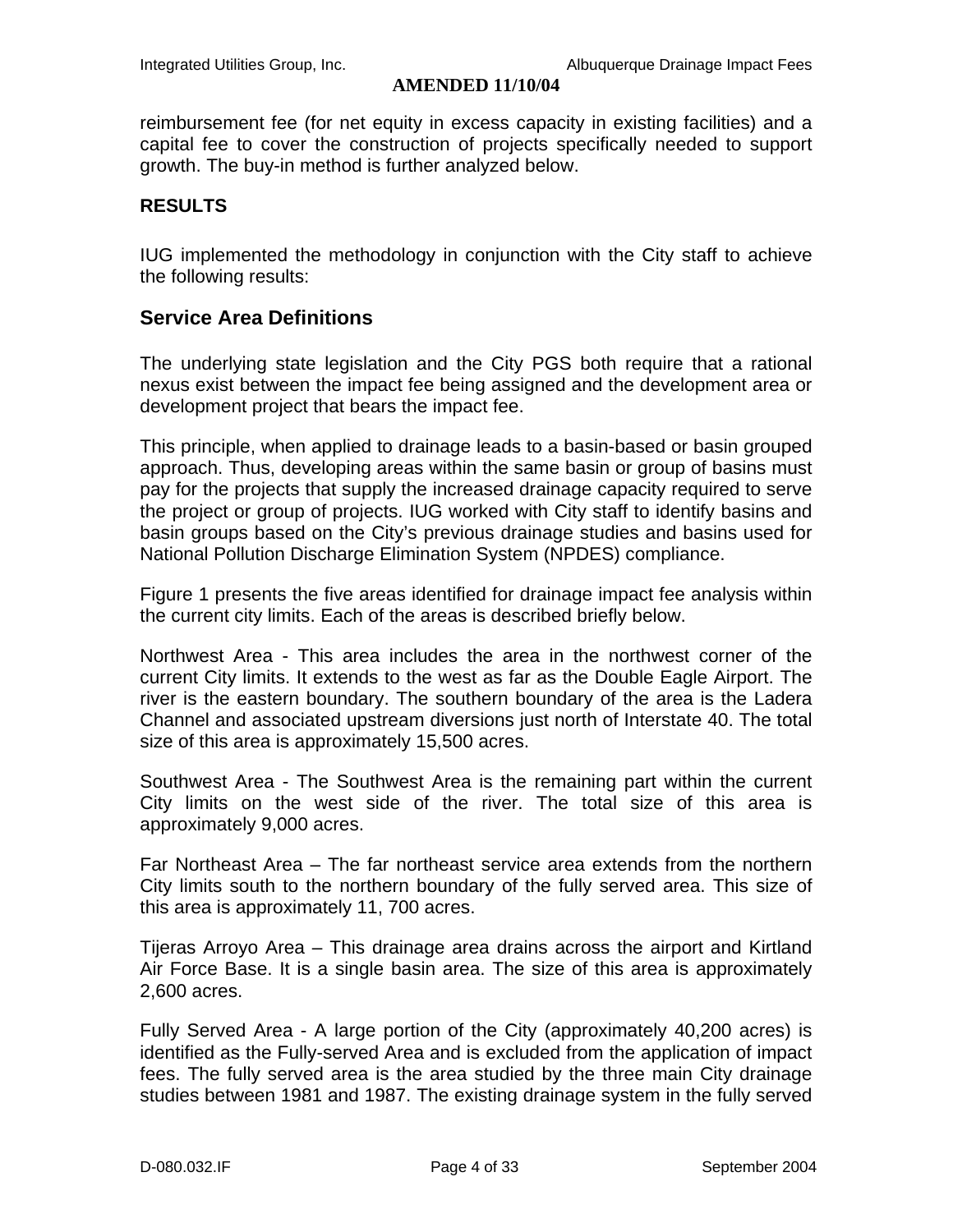area provides drainage to this largely built-up area. However, the systems are dated with numerous hydraulic deficiencies and rehabilitation needs. Therefore, no impact fees were calculated for this area.

#### **Drainage Project Identification and Cost Estimate Updating**

In January 1997, the City, along with Albuquerque Metropolitan Arroyo Flood Control Agency (AMAFCA), prepared a comprehensive list of drainage projects that would be needed for the next 25 years. The projects were identified as those that would correct hydraulic deficiencies; conduct rehabilitation of aging facilities, and to serve growth. This comprehensive listing of projects was taken from the 19 drainage plans that had been done at the time. Two additional recent west side drainage studies that were completed in 1999 and 2000 were added for completeness. See Attachment 1 for a listing of the drainage studies/plans that were used to create this master list. The projects from the studies listed in Attachment 1 were selected and sorted by drainage analysis area. For each project a short description is listed along with the updated capital cost, city grid assignment by zone map and drainage study identification.

AMAFCA's projects are funded separately from City funding sources even though a significant source of the combined funding comes from the development community. There may be cases where projects are jointly funded. When this happens, the City's funds for these joint projects and those others that are used to add capacity are tracked separately and included in the capital project list.

IUG and City staff reviewed the project listings and removed those projects that were either for rehabilitation of existing structures or were to address currently deficient facilities. Following the culling of the ineligible projects, the remaining projects were entered into a GIS database and allocated to the areas shown in Figure 1.

Attachment 2 presents the list of projects that resulted from this analysis. Because of the varying completion dates for the various studies, the cost estimates were updated to June 2004 costs using the Engineering News Record index for major civil construction projects.

#### **Reductions, Credits, and Waivers**

New Mexico State Law provides for reductions, credits, or waivers from the impact fees for low-income housing. However, IUG established, in discussions with City staff, that there are no designated areas for new construction of lowincome housing that would qualify for an impact fee waiver. Therefore, there are no waiver calculations included in the drainage impact fee.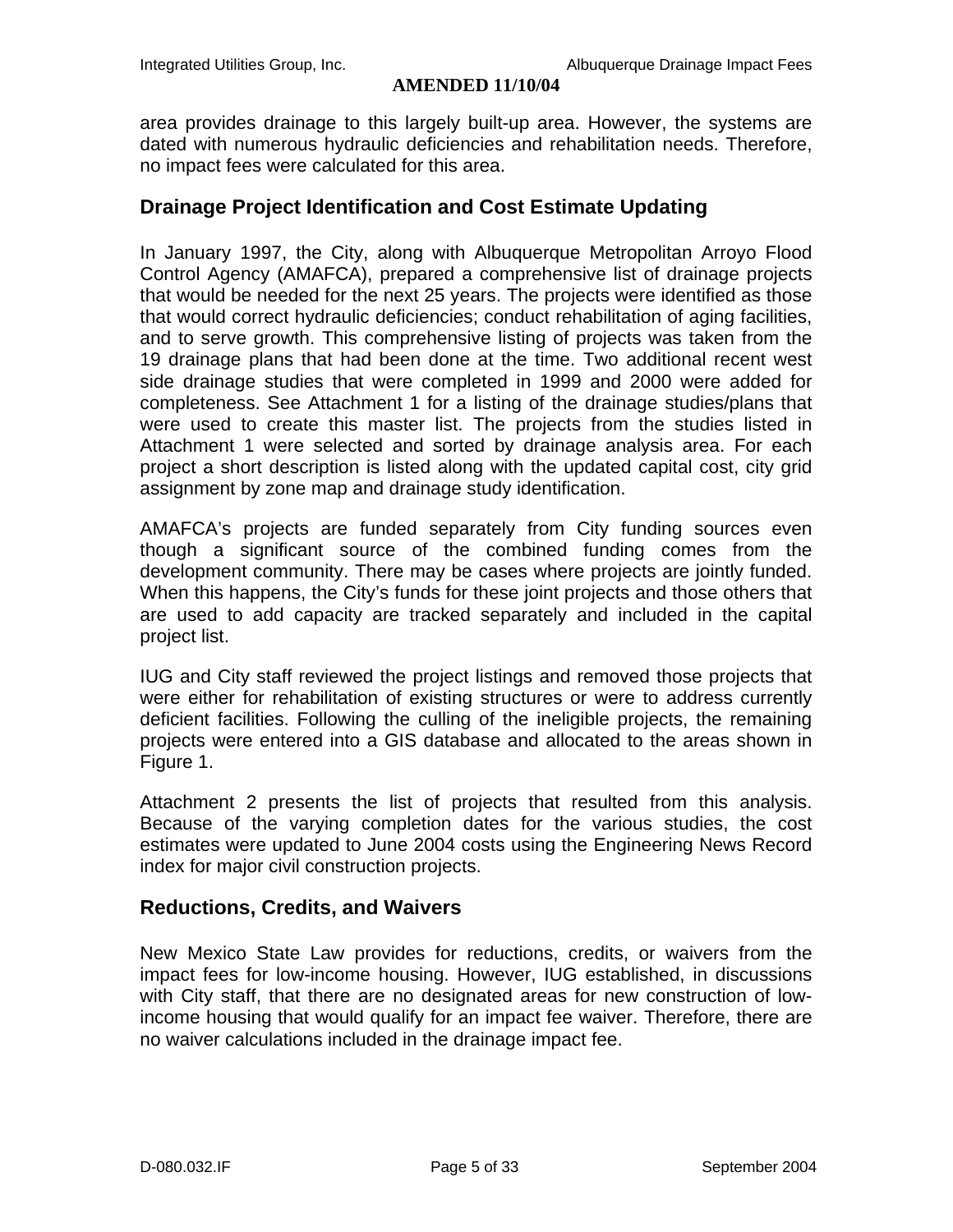#### **Buy-in Method Analysis**

City drainage project financial records were reviewed for recently (since 2000) completed City drainage projects. IUG limited this review to the last five years' history of projects since data prior to that time were not available. The City has only been classifying drainage capital projects by use (rehabilitation, deficiency correction, growth, and mandate) since 2001. Table 1 shows the total City drainage expenditures for capital projects from the last five years with stated revenue sources.

IUG's review established that the costs of recently completed drainage projects were sufficiently detailed to identify the new capacity portion of the costs separate from the total project cost. However, none of these capital costs could be assigned to the reimbursement portion of the impact fee. The reason for this result is that the City General Obligation (GO) bonds used for the City portion of the project funding were still in the interest payment only portion of the repayment schedule. Therefore, the City has not yet accumulated net equity in the recently completed projects that could be applied to the impact fee.

However, over time, the City will build equity ownership in the drainage facility assets. Thus, the reimbursement component of the impact fee might then increase from the currently computed zero value to a positive number.

IUG recommends that, in the future, the reimbursement portion of the drainage impact fee be expanded to include all drainage fixed assets with remaining excess capacity to serve new growth by drainage service area for possible inclusion of future as-built costs into the Impact Fee Structure. This analysis should be repeated approximately every two years to update the buy-in analysis for city-funded projects that relate to the support of growth. We also recommend that the City consider a revision to its bond repayment practices to accelerate the accumulation of net equity in such drainage projects. The existing net equity data should be compiled by drainage service area and added to the updated growth improvement portion of the drainage impact fee when net equity is earned by the City in the projects.

#### **IMPACT FEE CALCULATION**

The impact fee calculation is based on previously identified drainage areas and is based on the full marginal cost of new capacity projects. The fee is based on the cumulative costs divided by the total number of expected service units to be developed in the drainage service area. Information was obtained from the Mid-Region Council of Governments related to the existing land use conditions in 2000 and planned citywide 2025 growth. This information was analyzed and reduced to the service areas. Attachment 3 presents the growth-related data by land use type and service area.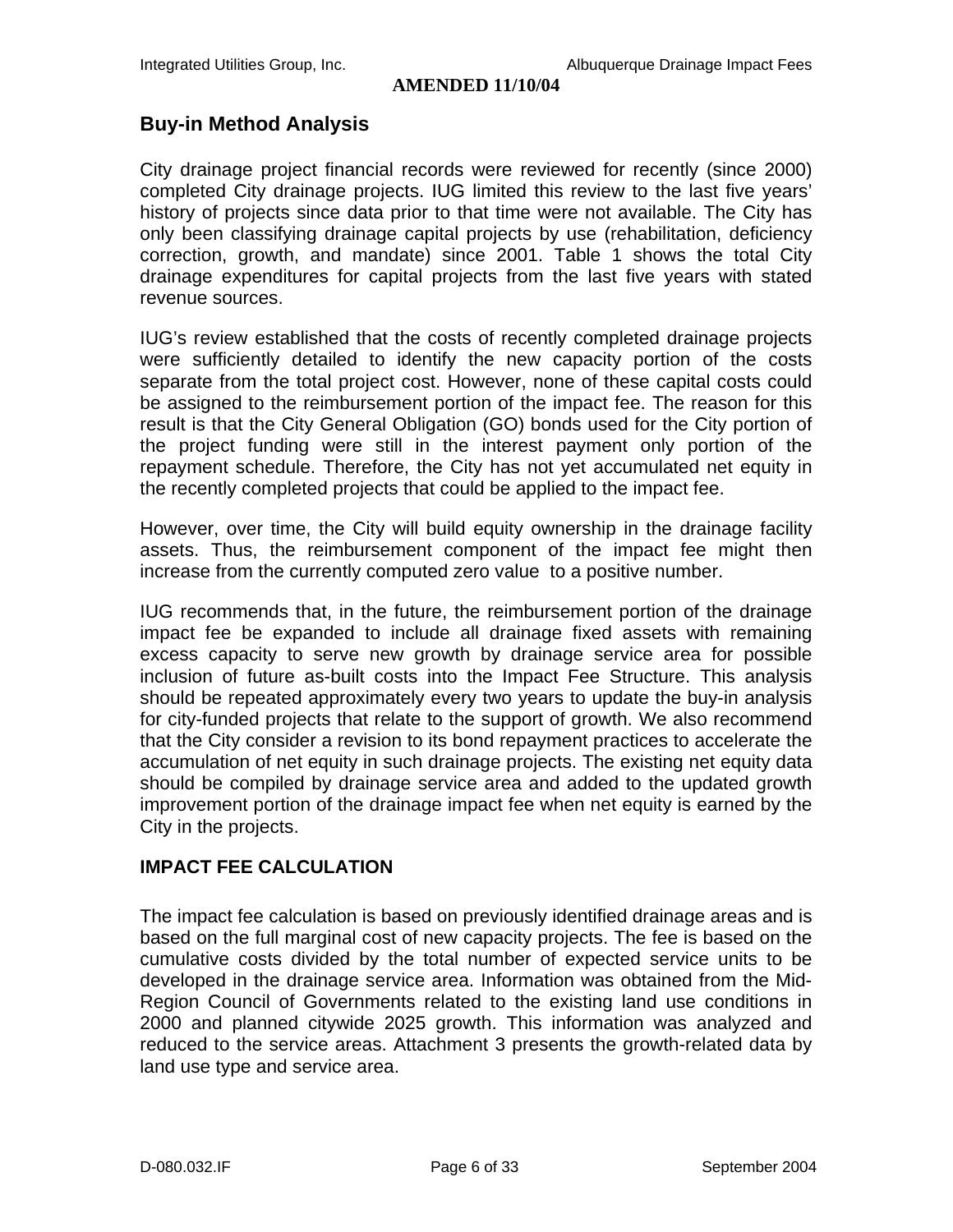#### **Impact Fee Results**

Table 2 presents the drainage impact fees resulting from these analyses. These impact fees are based on actual project analyses and city-adopted land use projections.

#### **Comparison to Current Bernalillo County Drainage Impact Fees**

Table 3 shows a comparison to the current (June 2004) Bernalillo County fee structure. Overall, the City and the County fees are comparable considering the analysis areas are somewhat different. The County fee is based on a joint 1995 City-County Drainage Impact Fee Study that was not implemented by the City. The current City fee is project-by-project based and represents an accurate estimate for the drainage facilities in the respective drainage service areas.

# **City Management Costs**

The state statute limits management costs to three (3) percent. City staff, as allowed by state statute, may assign management cost once they are calculated. These costs are not available at this time and are, therefore, not included in the draft drainage impact fee.

#### **Calculation of Drainage Service Units**

Attachment 3 presents the drainage service unit calculations by drainage service area. These calculations present the expected change in impervious area by land use type for the period 2000 to 2025. No baseline land use data exist for 2004. The calculation is based on City Council approved population and housing forecasts. The change in impervious area for each land use type was calculated based on the calculation method used in the DPM. Land use data in square feet of development type were converted to impervious areas in acres using the methods from the DPM. One Service Unit (SU) equals one impervious acre. Single-family housing land use changes were converted to impervious area using a density of five units per acre.

# **Impact Fee Capital Improvements Program (IF CIP)**

Attachment 4 presents the Drainage Facilities Impact Fee capital Improvements Program (CIP) drainage for the four service areas within the next seven years of the planning cycle (2005 through 2012). This CIP will be updated approximately every two years as the growth patterns change and facility priorities are adjusted.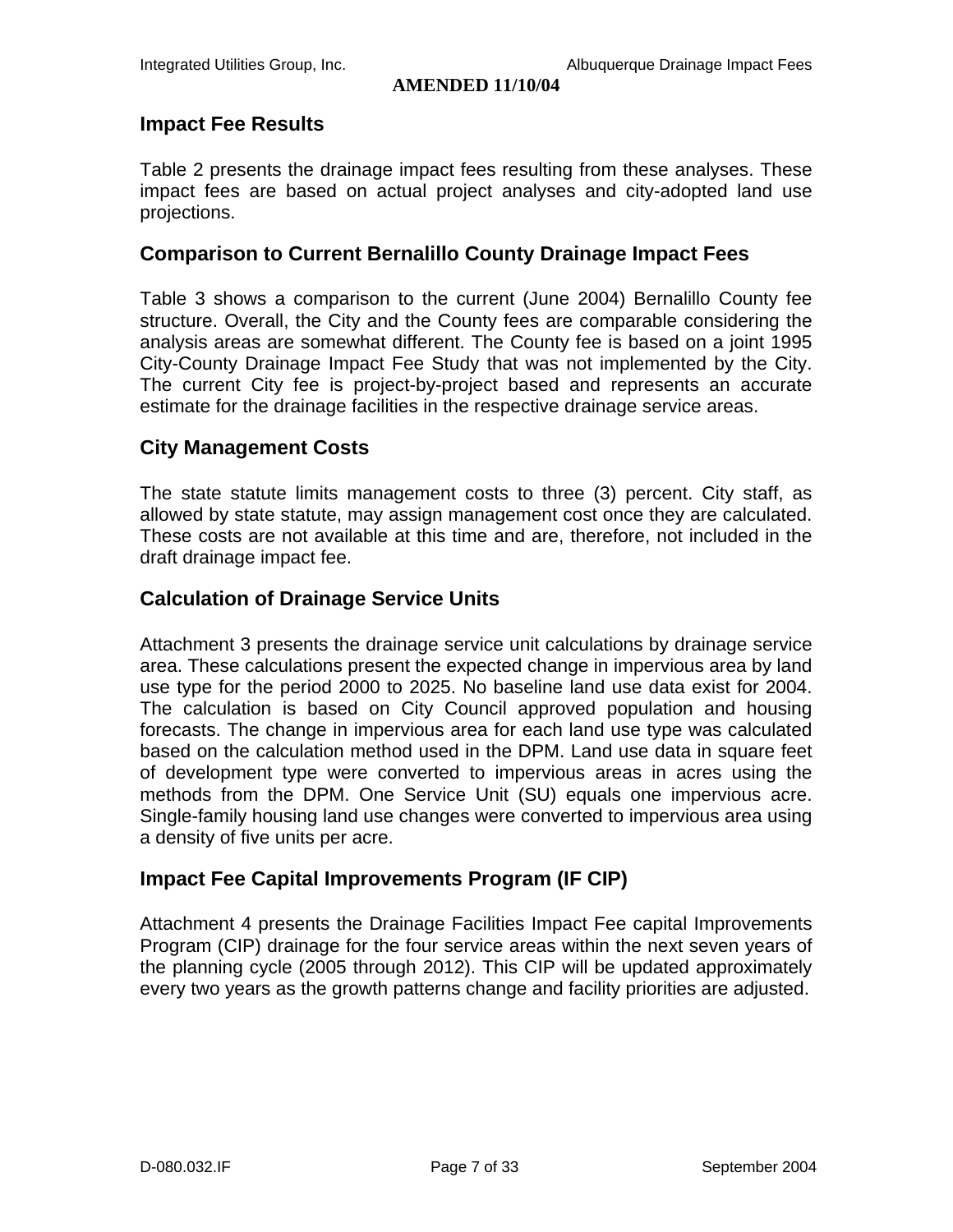Figure 1

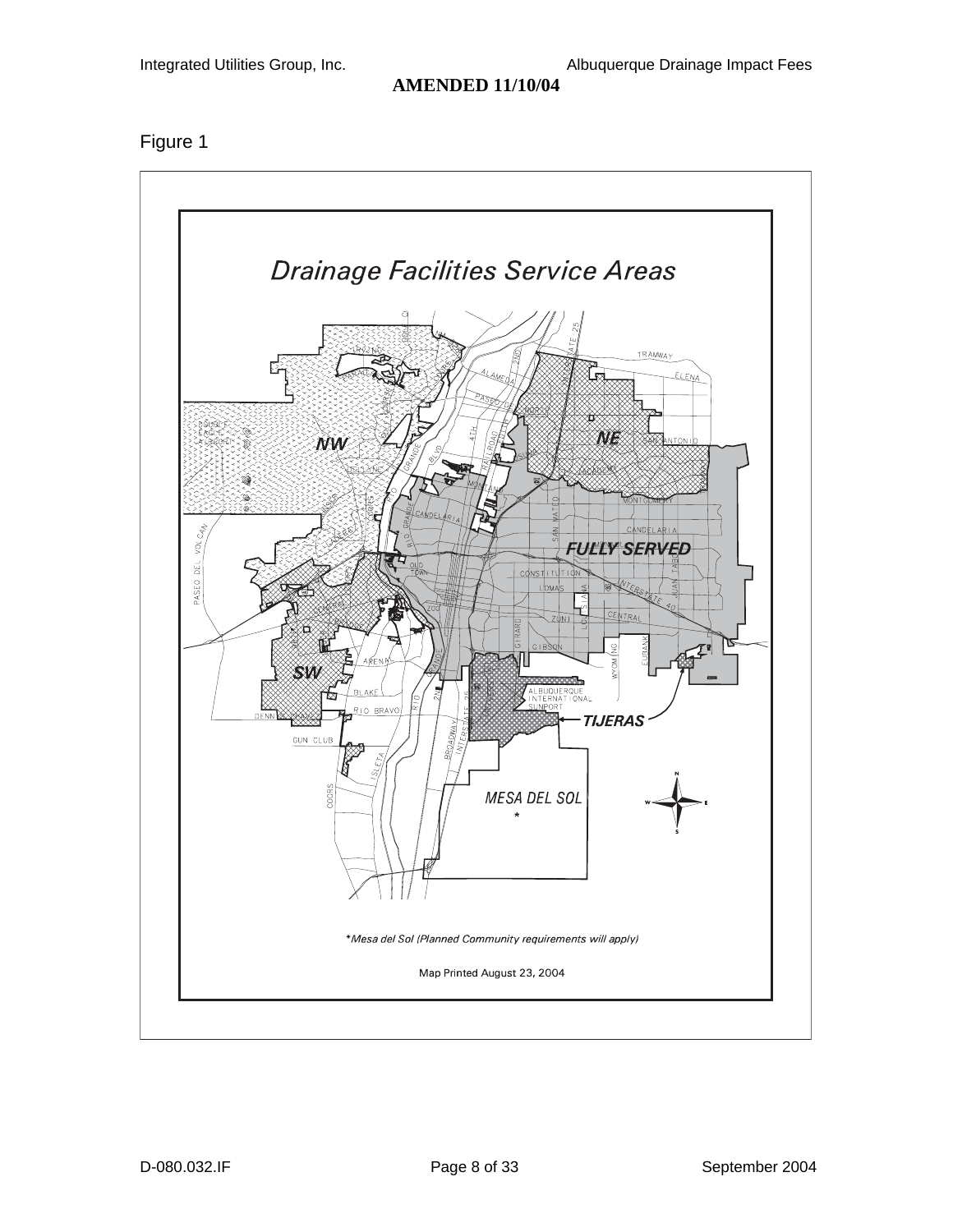| <b>COST ELEMENT</b>                             | 2000         | 2001         | 2002                                    | 2003        | 2004         |
|-------------------------------------------------|--------------|--------------|-----------------------------------------|-------------|--------------|
| City CIP (GO Bond Money)                        | \$5,287,835  | \$6,572,968  | \$10,063,018                            | \$6,794,116 | \$8,000,000  |
| Contributions in aid of<br>Construction (CIAC)  | \$21,225,165 | \$14,944,282 | $$18,430,982$ \[\ended \$\$\$24,643,884 |             | \$15,138,000 |
| <b>Total Capital Costs</b>                      | \$26,513,000 | \$21,517,250 | $$28,494,000$ $$31,438,000$             |             | \$23,138,000 |
| City Equity based on Bond<br>Repayment Schedule | \$0          | \$0          | \$0                                     | \$0         | \$0          |

# Table 1 **Funding for Recent Drainage Projects**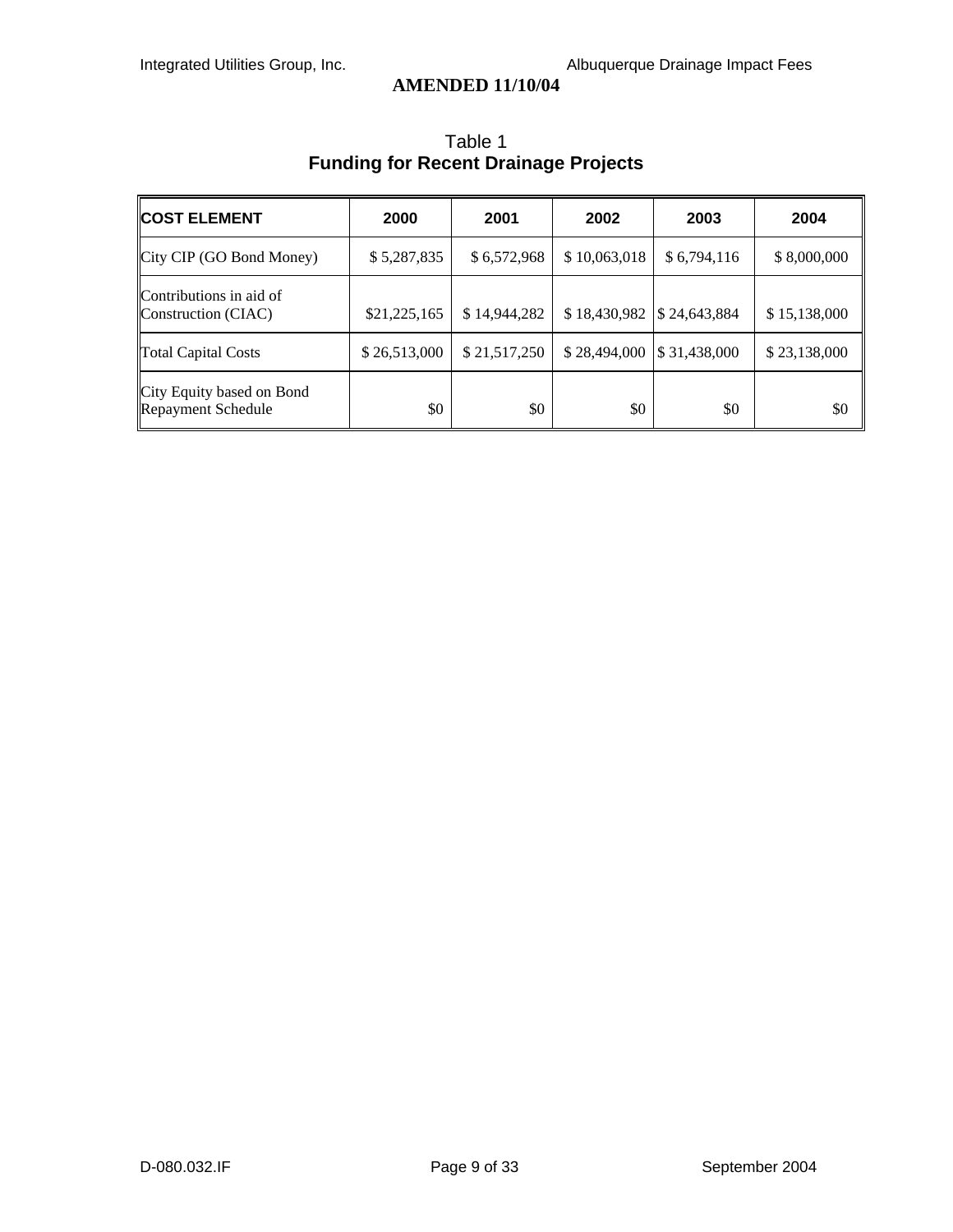Table 2 (Revised 11/9/04)

#### **City of Albuquerque Planned Growth Strategy Implementation Proposed Drainage Impact Fees**

| <b>SERVICE</b><br><b>AREA</b> | <b>CIP PROJECT</b><br>COSTS, JUNE<br>2004\$ | <b>TOTAL</b><br><b>BASIN AREA</b><br>(AC) | ANTICIPATEDSERVICE<br><b>UNITS 2000-2025</b> | <b>TOTAL COST</b><br>PER SERVICE<br>UNIT (\$/SU) |
|-------------------------------|---------------------------------------------|-------------------------------------------|----------------------------------------------|--------------------------------------------------|
| <b>NW</b>                     | \$<br>55,015,528                            | 15,490                                    | 3,915                                        | \$<br>14,052                                     |
| <b>SW</b>                     | \$<br>35,393,166                            | 9,021                                     | 2,757                                        | \$<br>12,836                                     |
| Fully Served                  | \$<br>0                                     | 40,250                                    | 2,009                                        | \$<br>0                                          |
| Tijeras                       | \$<br>2,933,604                             | 2,611                                     | 221                                          | \$<br>13,290                                     |
| Far NE                        | \$<br>15,044,434                            | 11,753                                    | 1.474                                        | \$<br>10,208                                     |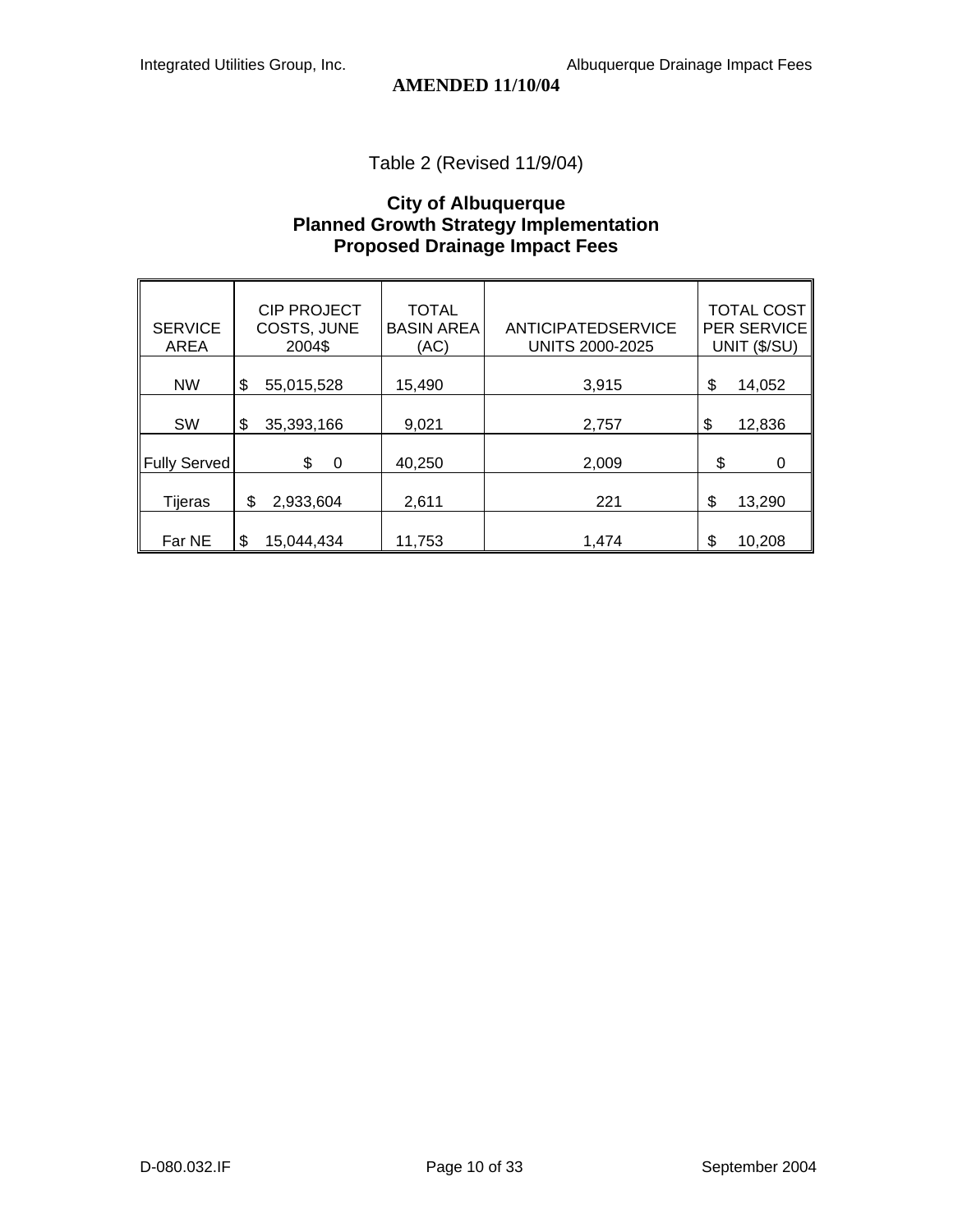#### Table 3 (Revised 11/9/04) **City of Albuquerque Planned Growth Strategy Implementation Comparison of Proposed City Drainage Impact Fees to Bernalillo County Impact Fees**

| <b>SERVICE AREA</b>  | <b>PROPOSED CITY</b><br>FEE | <b>CURRENT (2004)</b><br><b>COUNTY FEE</b> | <b>DIFFERENCE</b>    |
|----------------------|-----------------------------|--------------------------------------------|----------------------|
|                      | $(\$/SU)$                   | (\$/SU)                                    |                      |
| Northwest            | \$14,052                    | \$19,090 or \$13,114                       | $(\$5,038)$ to \$938 |
| Southwest            | \$12,836                    | \$13,114                                   | $(\$278)$            |
| <b>Far Northeast</b> | \$10,208                    | \$13,114                                   | $(\$2,906)$          |
| Tijeras              | \$13,290                    | No comparable fee                          | Not Applicable       |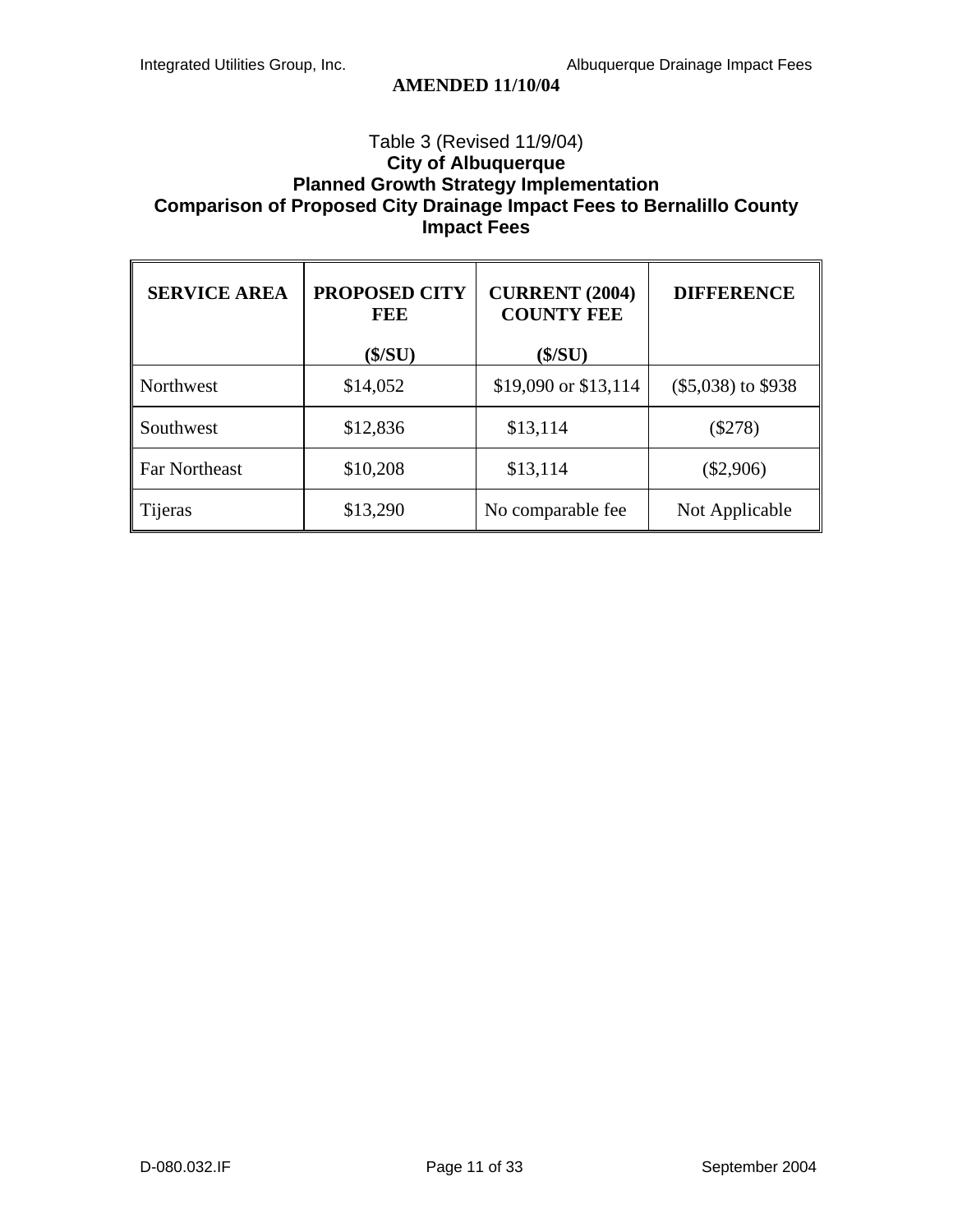## Attachment 1 **City of Albuquerque Listing of City Drainage Master Plans Used for Information**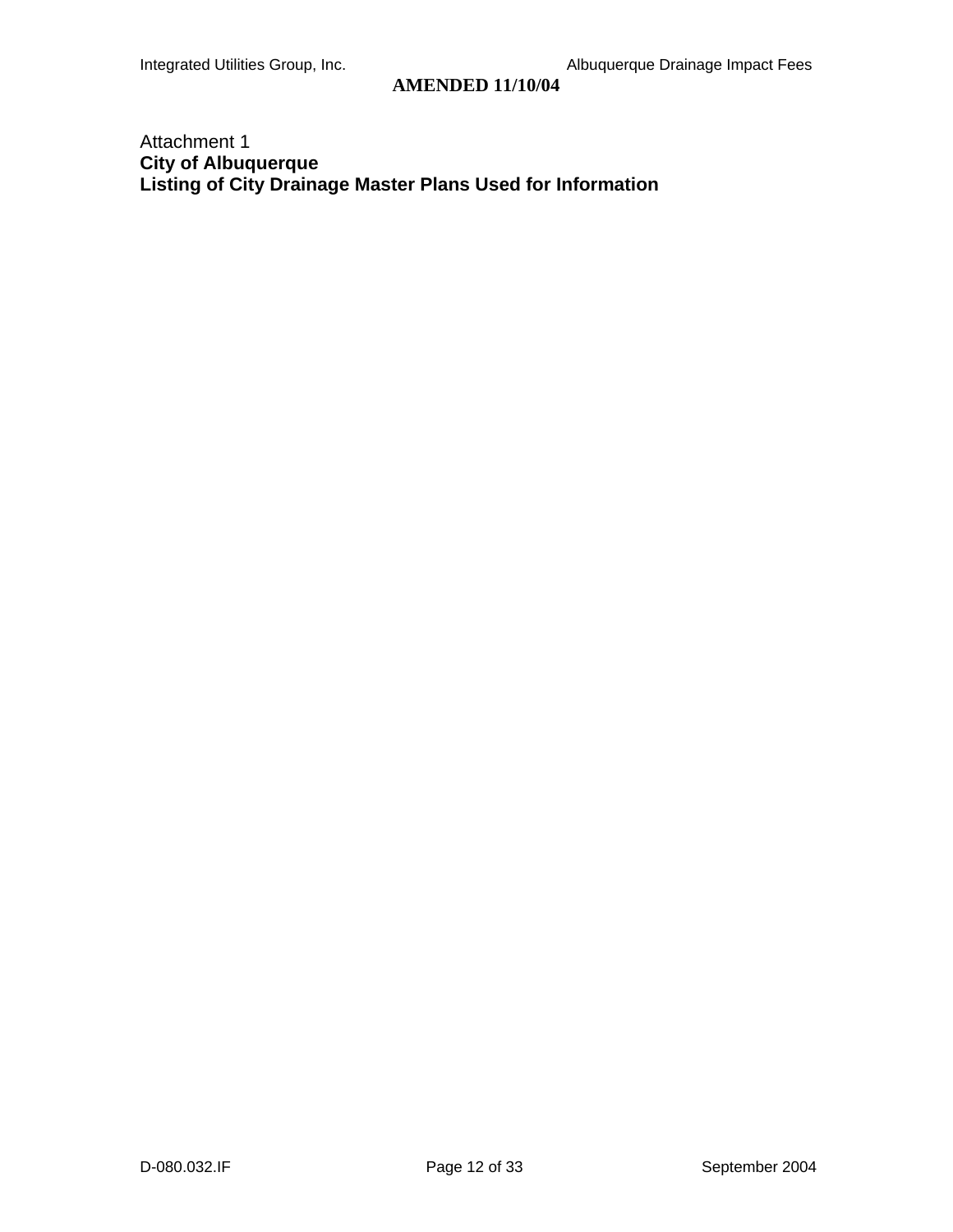Albuquerque Master Drainage Study, Volume 1 (North and South Valley Drainage) (1981)

Albuquerque Master Drainage Study, Volume II (1981, Restudy 1987)

Albuquerque Master Drainage Study, Volume III (1987)

Alameda-Riverside Drainage Study (1991)

Amole Watershed Drainage Management Plan And Amole Del Norte Re-Evaluation (1986)

Amole-Hubbell Drainage Management Plan (1999)

Broadway Blvd. Improvements, Final Drainage Report (1999)

Candelaria-Hahn Drainage Analysis-Report (2004)

Double Eagle II Airport Drainage Report (1987)

Far Northeast Heights Drainage Management Plan (1986)

Menaul/Mildred Storm Drainage Improvements (1991)

North Albuquerque Acres Master Drainage Plan (1998)

North Coors Drainage Management Plan (1985)

Northwest Mesa Drainage Management Plan (1989)

Piedras Marcadas Drainage Management Plan (1988)

South Broadway Sector Drainage Management Plan (1990)

South Eubank Area Storm Drainage Plan (1995)

Southwest Valley Storm Drainage Projects Isleta Watershed Study (1991)

Tijeras Arroyo Drainage Management Plan (1987)

West Bluff Drainage Study (1987)

West I-40 Drainage Management Plan (2000)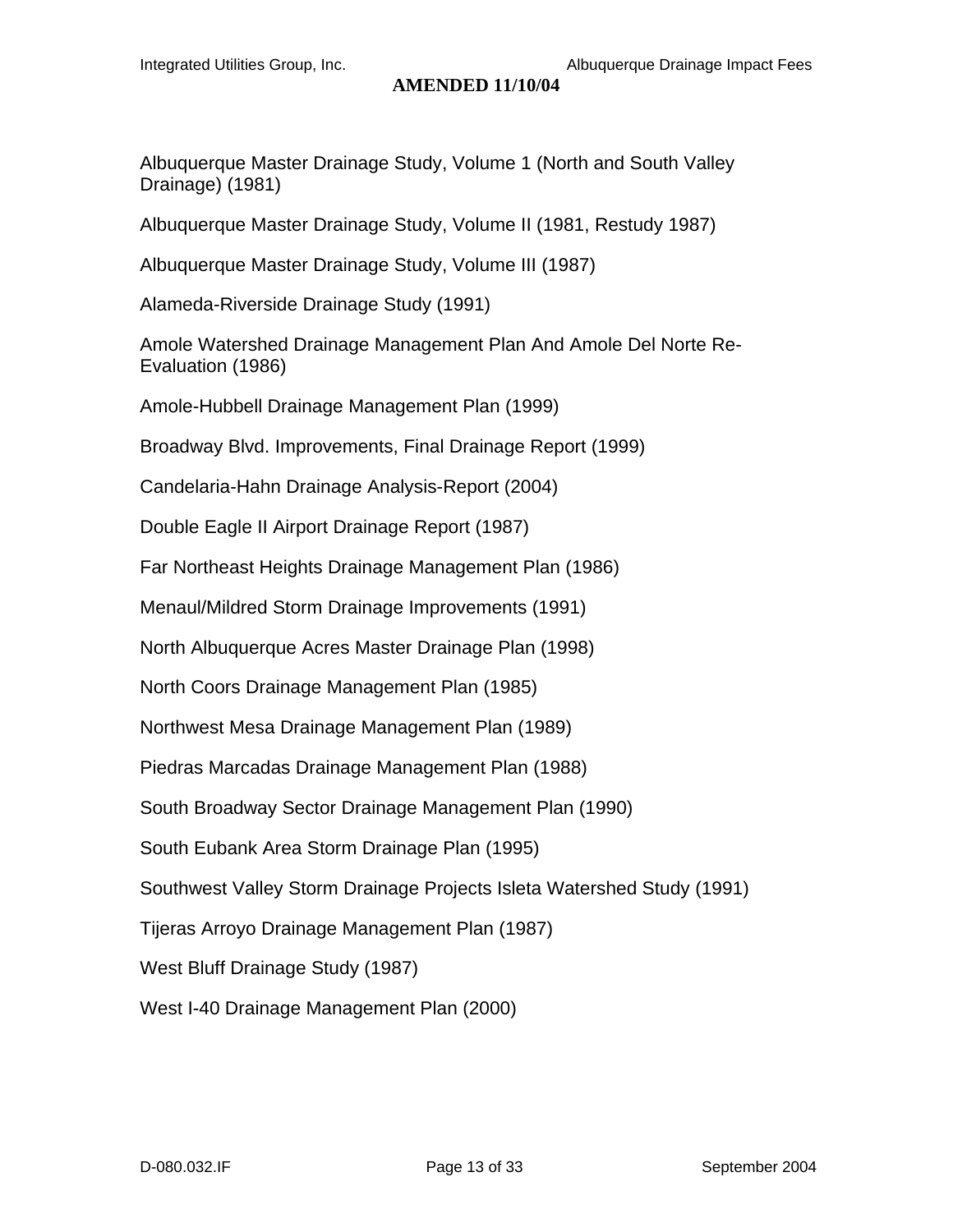Attachment 2 (Revised 11-9-04)

# **Growth Related Drainage Capital Projects**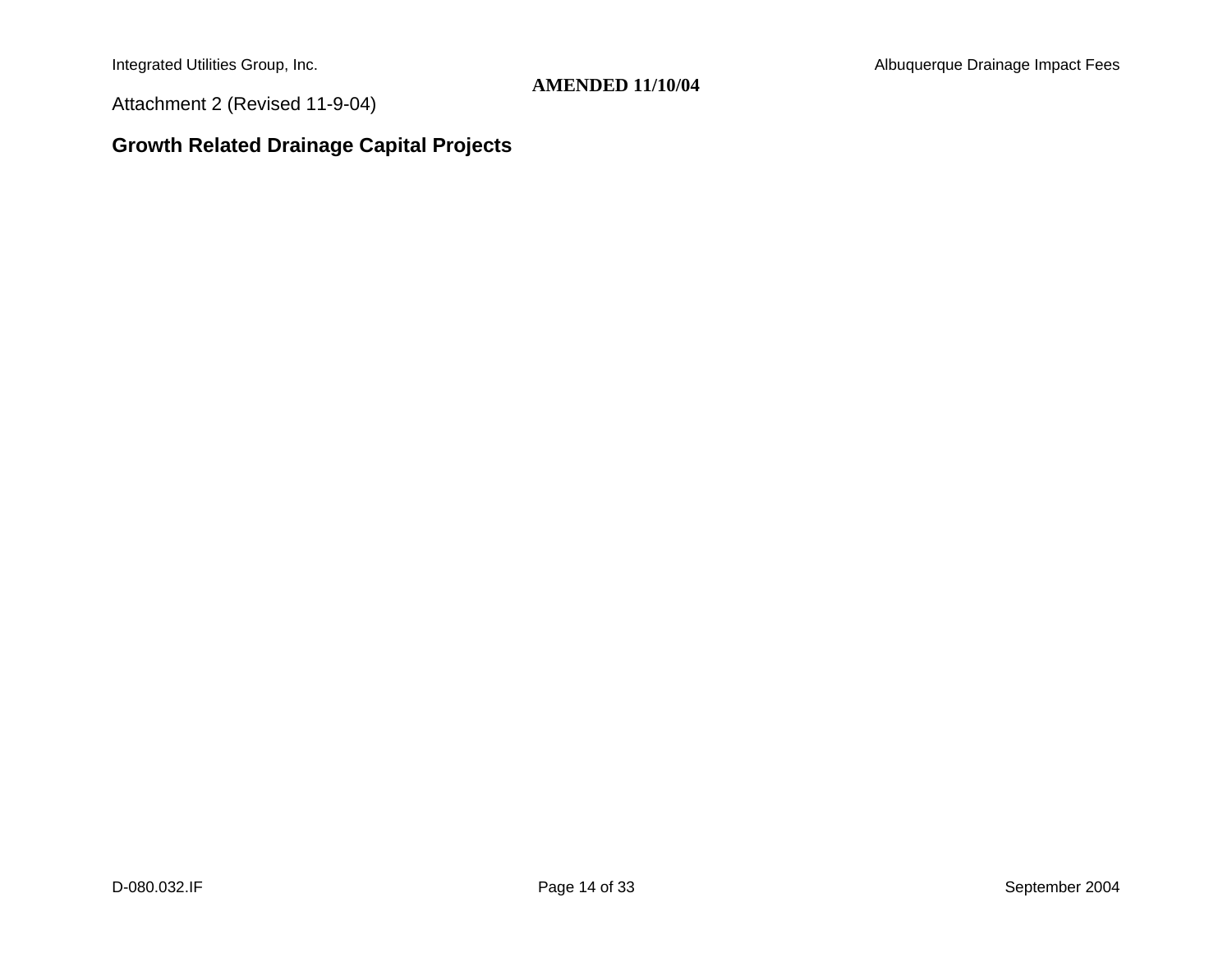| Tijeras Arroyo Drainage Area            |                                                                                                                                                                                                                                                                          |                         |           |
|-----------------------------------------|--------------------------------------------------------------------------------------------------------------------------------------------------------------------------------------------------------------------------------------------------------------------------|-------------------------|-----------|
| Drainage_Report                         | <b>Proj Description</b>                                                                                                                                                                                                                                                  | <b>Project Cost2004</b> | Zone Maps |
| Tijeras Arroyo Drainage Management Plan | Tijeras Arroyo from Four Hills Rd. to the South Diversion Channel: The<br>Tijeras Arroyo Drainage Management Plan offers numerous scenarios for<br>drainage management. Depending upon the development scenario and<br>agreements between City of Albuguergue, AMAFCA, B | \$2.933.604             | $P-16$    |
|                                         | <b>Total</b>                                                                                                                                                                                                                                                             | \$2.933.604             |           |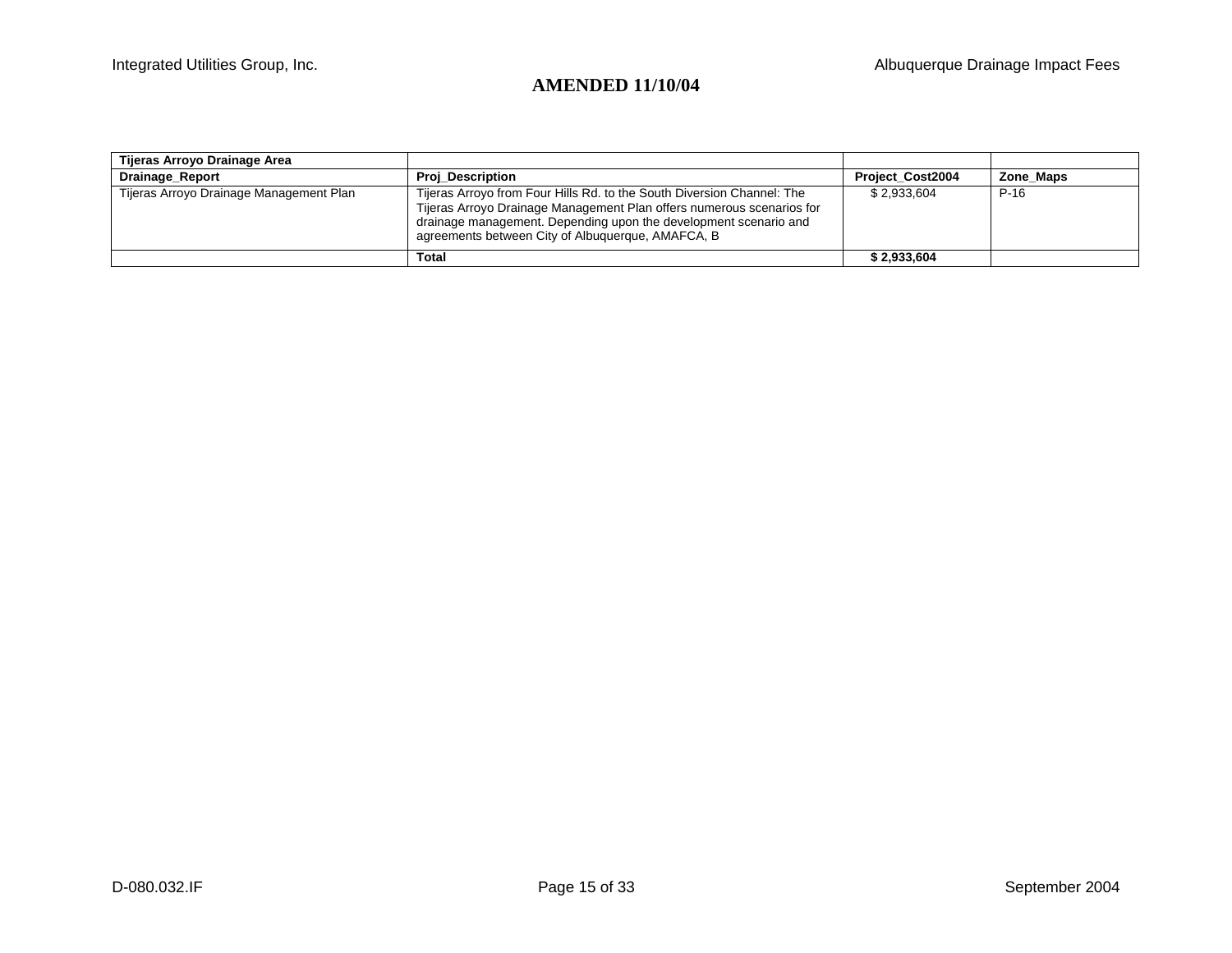| Far Northeast Drainage Area                  |                                                                                        |                  |           |
|----------------------------------------------|----------------------------------------------------------------------------------------|------------------|-----------|
| Drainage_Report                              | <b>Proj_Description</b>                                                                | Project_Cost2004 | Zone_Maps |
| North Albuquerque Acres Master Drainage Plan | "Construct 54" RCP in Venice extension to Jct with SD-4"                               | \$369,418        | $B-18$    |
| North Albuquerque Acres Master Drainage Plan | Construct 30" RCP in San Pedro from Venice to SD-4                                     | \$157,553        | $B-18$    |
| North Albuquerque Acres Master Drainage Plan | Construct 36" RCP in San Pedro from Glendale to La Cueva Channel                       | \$241,517        | $B-18$    |
|                                              | Construct 48" RCP in San Pedro from San Diego to La Cueva Channel                      |                  |           |
| North Albuquerque Acres Master Drainage Plan | Construct 36" RCP in Florence from Wyoming to Louisiana                                | \$ 653,846       | $B-18$    |
|                                              | Construct 54" RCP in Louisiana from Florence to San Diego                              |                  |           |
|                                              | Construct 30" RCP in Louisiana from Beverly Hills to San Diego                         |                  |           |
|                                              | Construct 60" RCP in San Diego from Louisiana to Jct with SD-1                         |                  |           |
|                                              | Construct 7                                                                            |                  |           |
| North Albuquerque Acres Master Drainage Plan | Construct Desilting Basin at Ventura and Glendale                                      | \$1,326,531      | $B-19$    |
|                                              | Construct 84" RCP in Glendale from Ventura to Wyoming                                  |                  |           |
|                                              | Construct 96" RCP from Glendale/Wyoming to La Cueva Channel west of<br>Eagle Rock Dike |                  |           |
|                                              | Construct 30" RCP in Mondesto from Wyoming to Jct with 96" RCP                         |                  |           |
| North Albuquerque Acres Master Drainage Plan | Construct 60" RCP in Ventura from Modesto to Glendale Jct with SD-6                    | \$212,638        | $B-20$    |
| North Albuquerque Acres Master Drainage Plan | Parallel existing 48" with 42" RCP in San Pedro from Signal to Alameda                 | \$425,780        | $C-18$    |
|                                              | Parallel existing 54" with 72" RCP in San Pedro from Alameda to Oakland                |                  |           |
|                                              | Parallel existing 54" with 78" RCP in San Pedro from Oakland to Eagle<br>Rock          |                  |           |
|                                              | Parallel existing 54" with 60" RCP                                                     |                  |           |
| North Albuquerque Acres Master Drainage Plan | Construct 60" RCP relief storm drain in Eagle Rock from San Pedro to I-25<br>culvert   | \$125,677.00     | $C-18$    |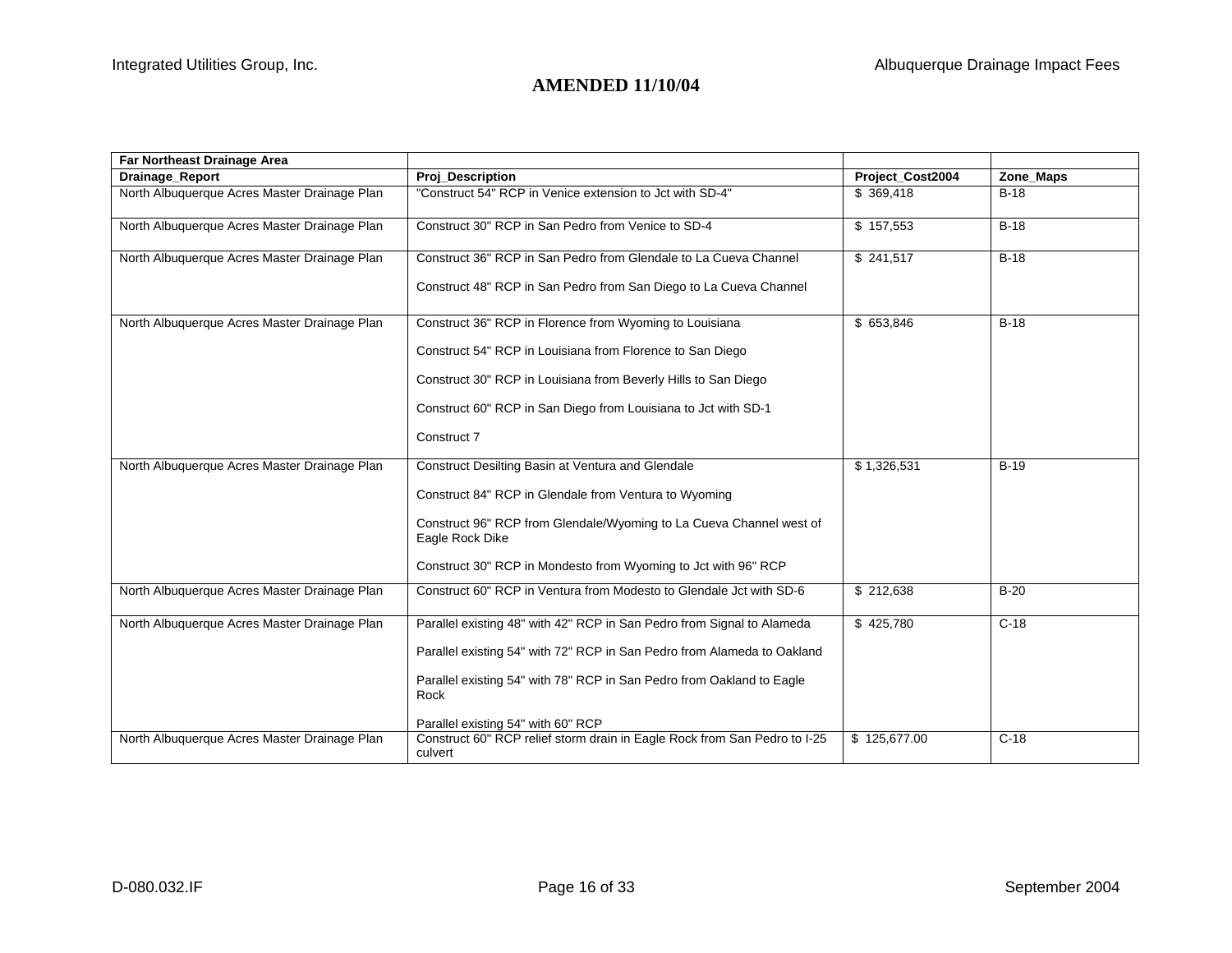| Far Northeast Drainage Area                  |                                                                                                                                                                                                                                                                              |                  |           |
|----------------------------------------------|------------------------------------------------------------------------------------------------------------------------------------------------------------------------------------------------------------------------------------------------------------------------------|------------------|-----------|
| Drainage_Report                              | <b>Proj Description</b>                                                                                                                                                                                                                                                      | Project Cost2004 | Zone_Maps |
| North Albuquerque Acres Master Drainage Plan | Construct 30" RCP storm drain in Alameda from San Pedro connection to<br>SD-9 to Louisiana.<br>Construct 30" RCP storm drain in Louisiana from Alameda to Signal<br>Avenue.                                                                                                  | \$93,541         | $C-18$    |
| North Albuquerque Acres Master Drainage Plan | Remove existing 24" RCP in Barstow and replace with 42" RCP from<br>Vinyard Ridge to Green Arbor.<br>Remove existing 24" RCP in Barstow and replace with 42" RCP from Green<br>Arbor to Anaheim.                                                                             | \$172.198        | $C-20$    |
| North Albuquerque Acres Master Drainage Plan | Construct 24" RCP connection from Signal to existing Barstow storm drain.                                                                                                                                                                                                    | \$34,634         | $C-20$    |
| North Albuquerque Acres Master Drainage Plan | Construct 42" RCP storm drain in Alameda Valley from existing Carrington<br>Subdivision detention pond to Signal Avenue.<br>Construct 48" RCP storm drain from Signal Avenue north to proposed La<br>Cueva Channel crossing the property now utilized as an AMAFCA trail     | \$137,886        | $C-20$    |
| North Albuquerque Acres Master Drainage Plan | Construct 24" RCP storm drain in Ventura from Alameda to proposed storm<br>drain in Oakland.Construct 54" RCP storm drain in Ventura from Eagle<br>Rock to proposed storm drain in Oakland.<br>Construct 48" RCP storm drain in Oakland from Ventura west to the<br>proposed | \$264.815        | $C-20$    |
| North Albuquerque Acres Master Drainage Plan | Construct 36" RCP storm drain in Ventura from 200-feet north of Wilshire<br>south to intersection of Wilshire and Ventura.<br>Construct RCP storm drain in entura from Wilshire intersection 225-feet<br>south to existing 36" storm drain.                                  | \$56,360         | $C-20$    |
| North Albuquerque Acres Master Drainage Plan | Construct 36" RCP storm drain in Ventura from Signal Avenue to the<br>proposed La Cueva Channel.                                                                                                                                                                             | \$62,791         | $C-20$    |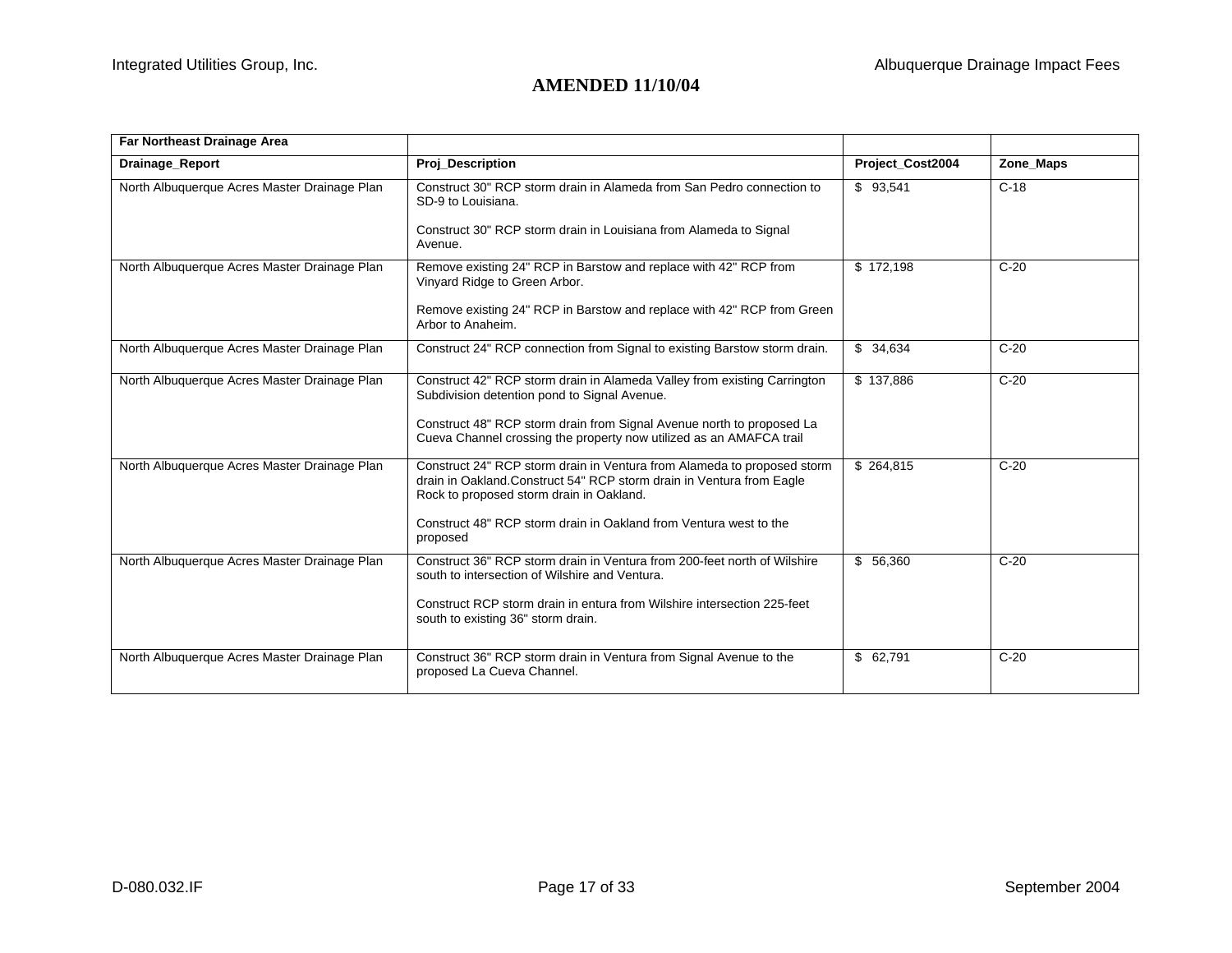| <b>Proj Description</b>                                                                                                                                                                                                                                                 | Project Cost2004 | Zone_Maps |
|-------------------------------------------------------------------------------------------------------------------------------------------------------------------------------------------------------------------------------------------------------------------------|------------------|-----------|
| Construct concrete lined channel from I-25 crossing structure to municipal<br>limits west of Louisiana. 10-feet bottom width, depth varies from 5.6-feet at<br>upstream end to 6.1-feet at downstream end.<br>Construct earth and riprap training dike from channel inl | \$2,090,281      | $B-18$    |
| Construct concrete lined channel from confluence of the main branch of the<br>arroyo and the tributary to the municipal limits at Louisiana, approximately<br>600-feet southeast.                                                                                       | \$472.844        | $B-18$    |
| Construct concrete lined channel from existing channel at Barstow to<br>Ventura following an alignment from the existing channel inlet south and<br>east to the Alameda corridor. In the Alameda corridor the channel will<br>follow the Alameda alignment to the munic | \$1,144,219      | $C-20$    |
| Construct raised county paved road section, off-set to the Glendale R/W,<br>from Holbrook approximately 1100-feet west.<br>Construct earth and riprap channel north of road section. North<br>sidemaintenance road on top of bank to be used as local access road. 25-f | \$513,025        | $B-20$    |
| Construct paved dip-section on Venice approximately 1500-feet east of<br>Louisiana.<br>Construct earth and riprap dike north of dip-section to block off potential<br>flow line to the west.                                                                            | \$153,091        | $B-19$    |
| Construct 36" RCP in Florence from Wyoming to Louisiana<br>Construct 54" RCP in Louisiana from Florence to San Diego<br>Construct 30" RCP in Louisiana from Beverly Hills to San Diego<br>Construct 60" RCP in San Diego from Louisiana to Jct with SD-1<br>Construct 7 | \$ 653,846       | $B-19$    |
|                                                                                                                                                                                                                                                                         |                  |           |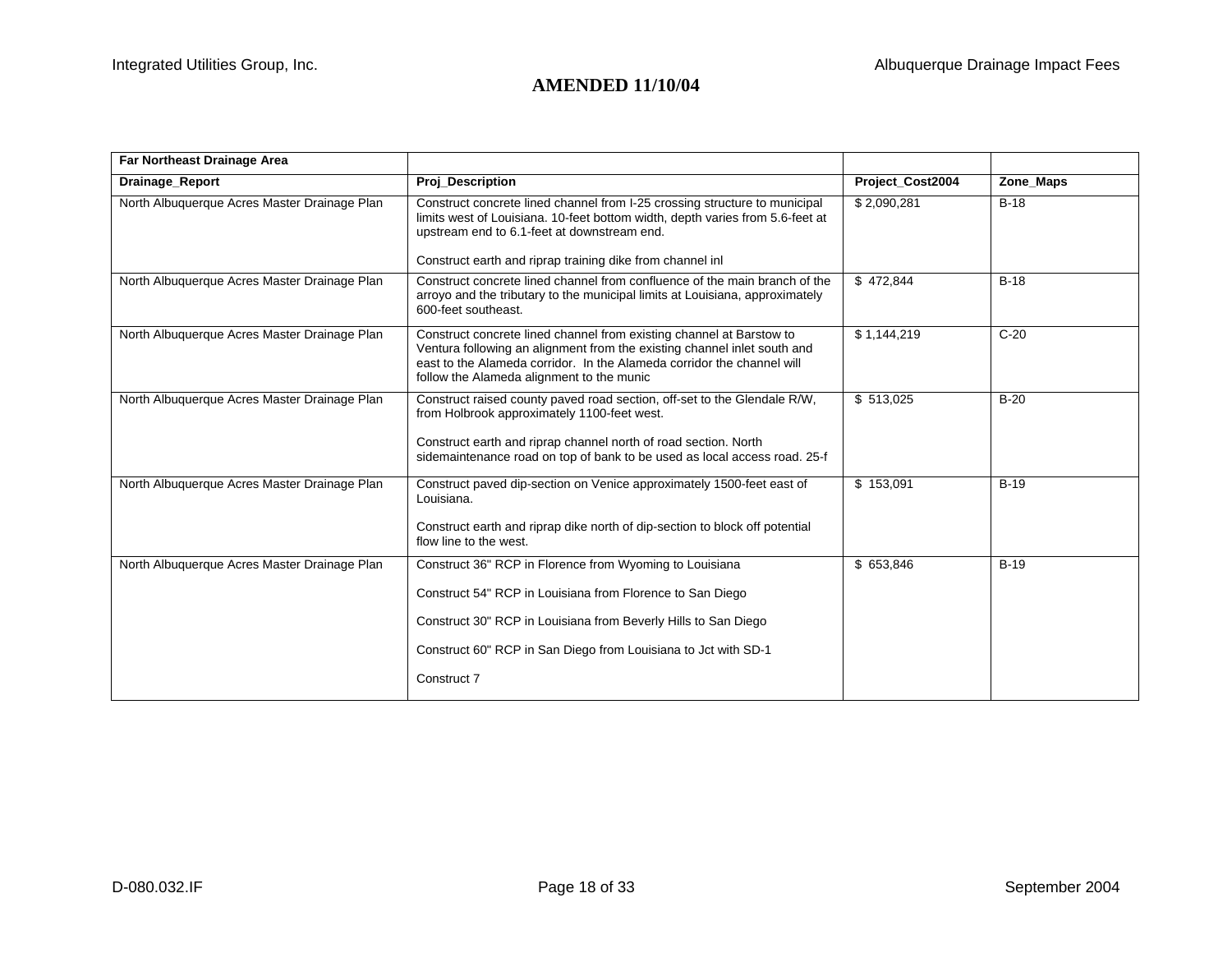| Far Northeast Drainage Area                  |                                                                                                                                                                                                                                                                           |                  |           |
|----------------------------------------------|---------------------------------------------------------------------------------------------------------------------------------------------------------------------------------------------------------------------------------------------------------------------------|------------------|-----------|
| Drainage_Report                              | Proj_Description                                                                                                                                                                                                                                                          | Project_Cost2004 | Zone_Maps |
| North Albuquerque Acres Master Drainage Plan | Parallel existing 48" with 42" RCP in San Pedro from Signal to Alameda<br>Parallel existing 54" with 72" RCP in San Pedro from Alameda to Oakland<br>Parallel existing 54" with 78" RCP in San Pedro from Oakland to Eagle<br>Rock                                        | \$409,084        | $C-18$    |
|                                              | Parallel existing 54" with 60" RCP                                                                                                                                                                                                                                        |                  |           |
| North Albuquerque Acres Master Drainage Plan | Construct 60" RCP relief storm drain in Eagle Rock from San Pedro to I-25<br>culvert                                                                                                                                                                                      | \$120,749        | $C-18$    |
| North Albuquerque Acres Master Drainage Plan | Construct 42" RCP storm drain in Eagle Rock connecting to San Pedro<br>storm drain SD-9<br>Construct 42" RCP storm drain from Eagle Rock to Modesto in COA<br>Convenience Center drainage easement.<br>Construct 30" RCP storm drain in Eagle Rock from Convenience Cente | \$258,482        | $C-18$    |
| North Albuquerque Acres Master Drainage Plan | Construct 36" RCP storm drain in Oakland approximatley 670-feet east<br>from San Pedro connection to SD-9.<br>Construct 24" RCP storm drain in Oakland approximatley 450-feet east<br>from connection to 36" storm drain to intercept street flow.                        | \$111.923        | $C-18$    |
| North Albuquerque Acres Master Drainage Plan | Construct 30" RCP storm drain in Alameda from San Pedro connection to<br>SD-9 to Louisiana.<br>Construct 30" RCP storm drain in Louisiana from Alameda to Signal<br>Avenue.                                                                                               | \$91,669         | $C-18$    |
| North Albuquerque Acres Master Drainage Plan | Remove existing 24" RCP in Barstow and replace with 42" RCP from<br>Vinyard Ridge to Green Arbor.<br>Remove existing 24" RCP in Barstow and replace with 42" RCP from Green<br>Arbor to Anaheim.                                                                          | \$165,446        | $C-20$    |
| North Albuquerque Acres Master Drainage Plan | Construct 24" RCP connection from Signal to existing Barstow storm drain.                                                                                                                                                                                                 | \$33,277         | $C-20$    |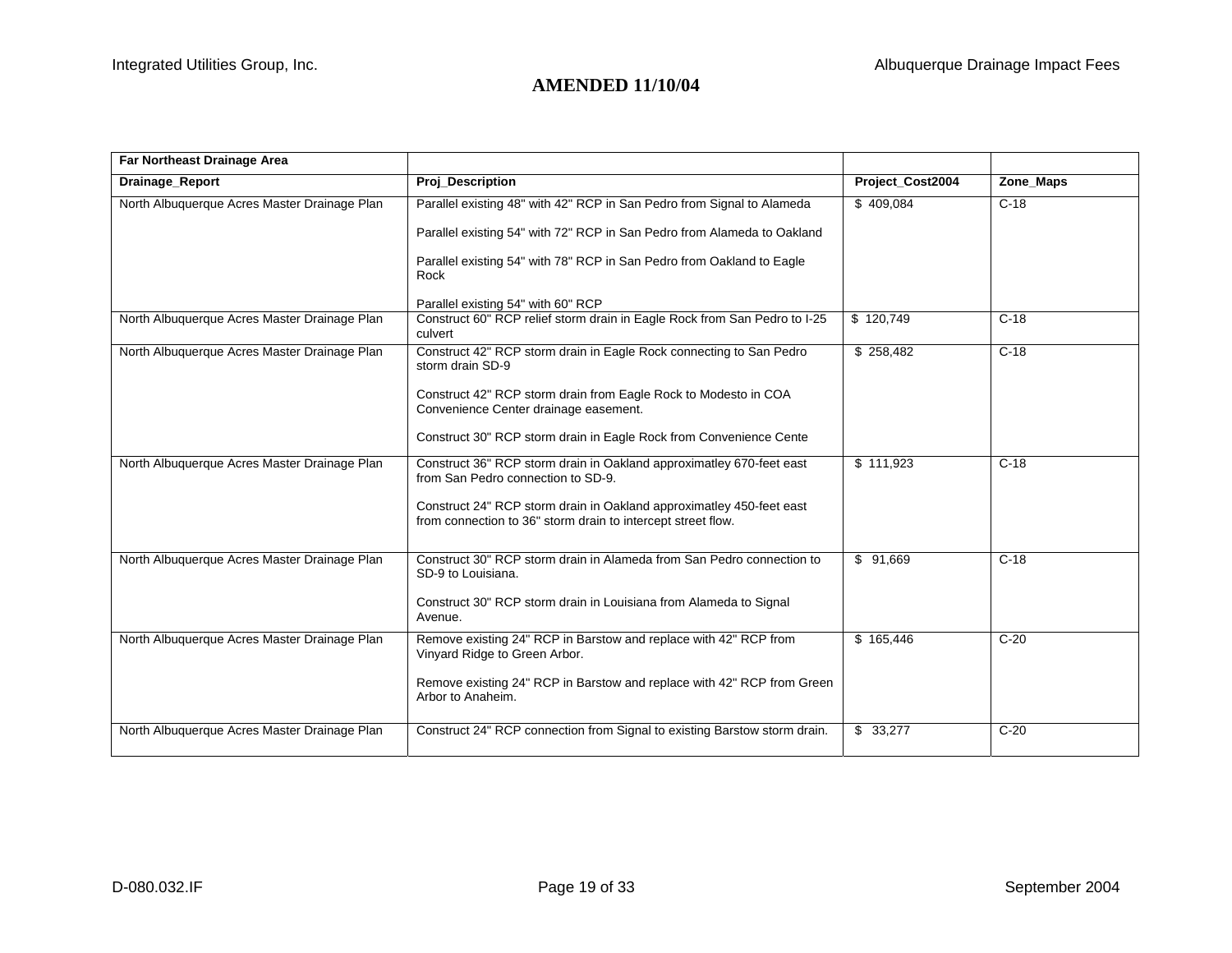| <b>Far Northeast Drainage Area</b>             |                                                                                                                                                                                                                                                                         |                  |           |
|------------------------------------------------|-------------------------------------------------------------------------------------------------------------------------------------------------------------------------------------------------------------------------------------------------------------------------|------------------|-----------|
| Drainage_Report                                | <b>Proj_Description</b>                                                                                                                                                                                                                                                 | Project_Cost2004 | Zone_Maps |
| North Albuquerque Acres Master Drainage Plan   | Construct 36" RCP storm drain in Ventura from 200-feet north of Wilshire<br>south to intersection of Wilshire and Ventura.<br>Construct RCP storm drain in entura from Wilshire intersection 225-feet<br>south to existing 36" storm drain.                             | \$54,150         | $C-20$    |
| North Albuquerque Acres Master Drainage Plan   | Construct 36" RCP storm drain in Ventura from Signal Avenue to the<br>proposed La Cueva Channel.                                                                                                                                                                        | \$60,328         | $C-20$    |
| North Albuquerque Acres Master Drainage Plan   | Construct 30" RCP storm drain from 1050-feet east of Wilshire/Ventura<br>intersection to connect to proposed Ventura storm drain extension (SD-29).                                                                                                                     | \$63,451         | $C-20$    |
| North Albuquerque Acres Master Drainage Plan   | Construct 42" RCP storm drain in Holbrook from Signal to Wilshire.<br>Construct 42" RCP storm drain in Holbrook from Wilshire to Corona.<br>Construct 78" RCP storm drain in Holrook from Corona to proposed North<br>Domingo Baca Channel (or pipe).                   | \$325,343        | $C-20$    |
| North Albuquerque Acres Master Drainage Plan   | Construct concrete lined channel from existing channel at Barstow to<br>Ventura following an alignment from the existing channel inlet south and<br>east to the Alameda corridor. In the Alameda corridor the channel will<br>follow the Alameda alignment to the munic | \$1,099,348      | $C-20$    |
| Far Northeast Heights Drainage Management Plan | Construct RCP along Hawkins St. to the North Diversion Channel.                                                                                                                                                                                                         | \$289,656        | $D-17$    |
|                                                | <b>Service Area Total</b>                                                                                                                                                                                                                                               | \$15,044,434     |           |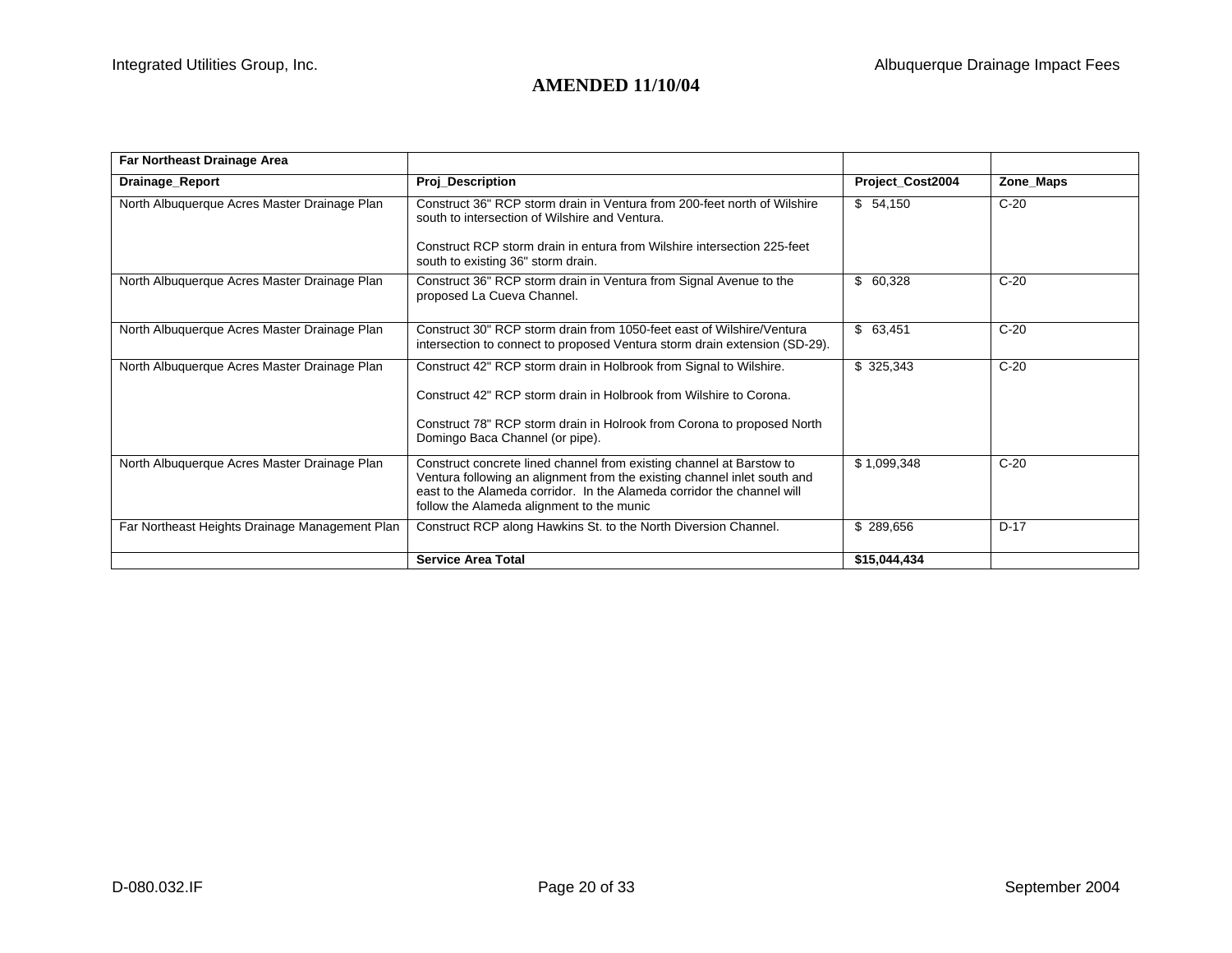| <b>Northwest Drainage Area</b>            |                                                                                                                                                                                                                                                                         |                  |           |
|-------------------------------------------|-------------------------------------------------------------------------------------------------------------------------------------------------------------------------------------------------------------------------------------------------------------------------|------------------|-----------|
| Drainage_Report                           | <b>Proj Description</b>                                                                                                                                                                                                                                                 | Project Cost2004 | Zone_Maps |
| Piedras Marcadas Drainage Management Plan | A study of Marcadas Drainage Basin by AMAFCA is complete. The<br>Hydrology staff anticipates that drainage project costs may be as high as<br>\$15,000,000 depending on the nature of improvements and agreements<br>among AMAFCA, the City, National Park Service, and | \$1,966,420      | $B-8$     |
| Piedras Marcadas Drainage Management Plan | A study of Marcadas Drainage Basin by AMAFCA is complete. The<br>Hydrology staff anticipates that drainage project costs may be as high as<br>\$15,000,000 depending on the nature of improvements and agreements<br>among AMAFCA, the City, National Park Service, and | \$1,966,420      | $B-9$     |
| Piedras Marcadas Drainage Management Plan | A study of Marcadas Drainage Basin by AMAFCA is complete. The<br>Hydrology staff anticipates that drainage project costs may be as high as<br>\$15,000,000 depending on the nature of improvements and agreements<br>among AMAFCA, the City, National Park Service, and | \$1,966,420      | $B-10$    |
| Piedras Marcadas Drainage Management Plan | A study of Marcadas Drainage Basin by AMAFCA is complete. The<br>Hydrology staff anticipates that drainage project costs may be as high as<br>\$15,000,000 depending on the nature of improvements and agreements<br>among AMAFCA, the City, National Park Service, and | \$1,966,420      | $B-11$    |
| Piedras Marcadas Drainage Management Plan | A study of Marcadas Drainage Basin by AMAFCA is complete. The<br>Hydrology staff anticipates that drainage project costs may be as high as<br>\$15,000,000 depending on the nature of improvements and agreements<br>among AMAFCA, the City, National Park Service, and | \$1,966,420      | $B-12$    |
| Piedras Marcadas Drainage Management Plan | A study of Marcadas Drainage Basin by AMAFCA is complete. The<br>Hydrology staff anticipates that drainage project costs may be as high as<br>\$15,000,000 depending on the nature of improvements and agreements<br>among AMAFCA, the City, National Park Service, and | \$1,002,874      | $D-12$    |
| Northwest Mesa Drainage Management Plan   | Raise levees by 0.57 feet for 25 feet. Backwater analysis recommended<br>first.                                                                                                                                                                                         | \$35,429         | $D-11$    |
| Northwest Mesa Drainage Management Plan   | Raises levees by 1.1 feet for 6500 feet and increase crossing capacities<br>from mariposa Basin to San Antonio Junction. Backwater analysis<br>recommended first.                                                                                                       | \$ 231,062       | $E-11$    |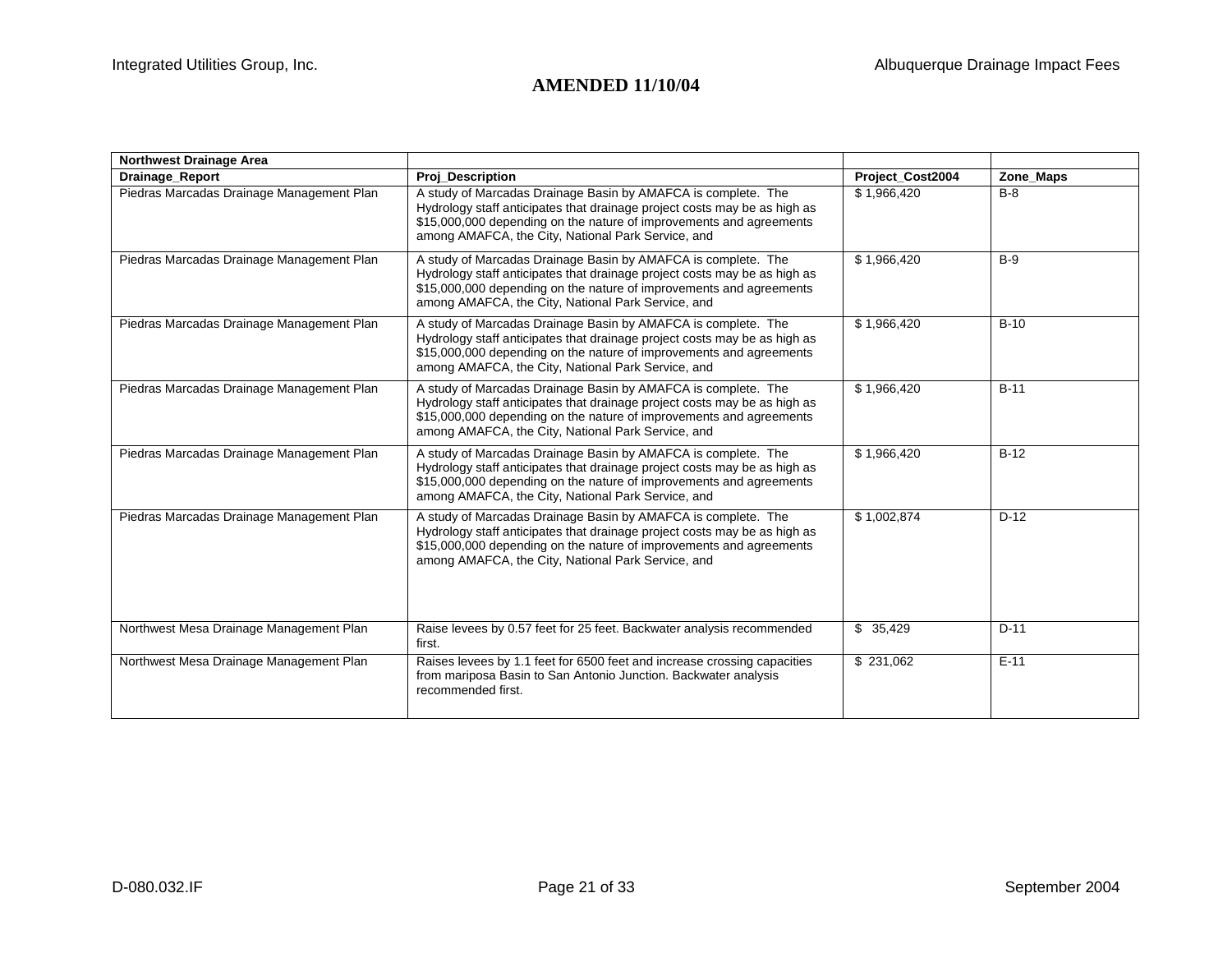| <b>Northwest Drainage Area</b>            |                                                                                                                                                                                                                                                                         |                  |           |
|-------------------------------------------|-------------------------------------------------------------------------------------------------------------------------------------------------------------------------------------------------------------------------------------------------------------------------|------------------|-----------|
| Drainage_Report                           | <b>Proj_Description</b>                                                                                                                                                                                                                                                 | Project_Cost2004 | Zone_Maps |
| Piedras Marcadas Drainage Management Plan | A study of Marcadas Drainage Basin by AMAFCA is complete. The<br>Hydrology staff anticipates that drainage project costs may be as high as<br>\$15,000,000 depending on the nature of improvements and agreements<br>among AMAFCA, the City, National Park Service, and | \$1,966,420      | $C-10$    |
| Piedras Marcadas Drainage Management Plan | A study of Marcadas Drainage Basin by AMAFCA is complete. The<br>Hydrology staff anticipates that drainage project costs may be as high as<br>\$15,000,000 depending on the nature of improvements and agreements<br>among AMAFCA, the City, National Park Service, and | \$1,966,420      | $D-11$    |
| Double Eagle II Airport Drainage Report   | Ladera Playa earthen channel improvements,                                                                                                                                                                                                                              | \$37,110         | $F-6$     |
| Piedras Marcadas Drainage Management Plan | A study of Marcadas Drainage Basin by AMAFCA is complete. The<br>Hydrology staff anticipates that drainage project costs may be as high as<br>\$15,000,000 depending on the nature of improvements and agreements<br>among AMAFCA, the City, National Park Service, and | \$963,546        | $D-12$    |
| West Bluff Drainage Study                 | Construct storm drain on Iliff Rd. from Estancia Dr., E. to Coors Blvd., then<br>N, to the I-40 yee ditch.                                                                                                                                                              | \$421,775        | $H-11$    |
| West Bluff Drainage Study                 | Construct concrete channel from confluence with West Mest Division, W. to<br>existing concrete box culverts under Unser Blvd.                                                                                                                                           | \$64,539         | J-9       |
| West Bluff Drainage Study                 | Construct concrete channel from confluence with West Mest Division, W. to<br>existing concrete box culverts under Unser Blvd.                                                                                                                                           | \$864,826        | $J-10$    |
| West Bluff Drainage Study                 | Construct storm drain from Ladera Dr., Northwest to Dam no. 15 of the<br>Ladera Drainage System.                                                                                                                                                                        | \$580,854        | $H-10$    |
| West Bluff Drainage Study                 | Construct concrete channel from confluence with West Mest Division, W. to<br>existing concrete box culverts under Unser Blvd.                                                                                                                                           | \$1.161.707      | $H-10$    |
| West Bluff Drainage Study                 | Construct storm drain on Iliff Rd. from Estancia Dr., E. to Coors Blvd., then<br>N, to the I-40 yee ditch.                                                                                                                                                              | \$210,710        | $H-11$    |
| Northwest Mesa Drainage Management Plan   | Two 48" RCP, 200 feet long, crossing for proposed alignment of 98th St.,<br>approximately 2500 feet W. of Unser Blvd.                                                                                                                                                   | \$40,667         | $H-9$     |
| Northwest Mesa Drainage Management Plan   | Concrete channel, 4000 feet from proposed Ladera West Dam E. to the<br>proposed alignment of 98th St.                                                                                                                                                                   | \$2,683,398      | $H-9$     |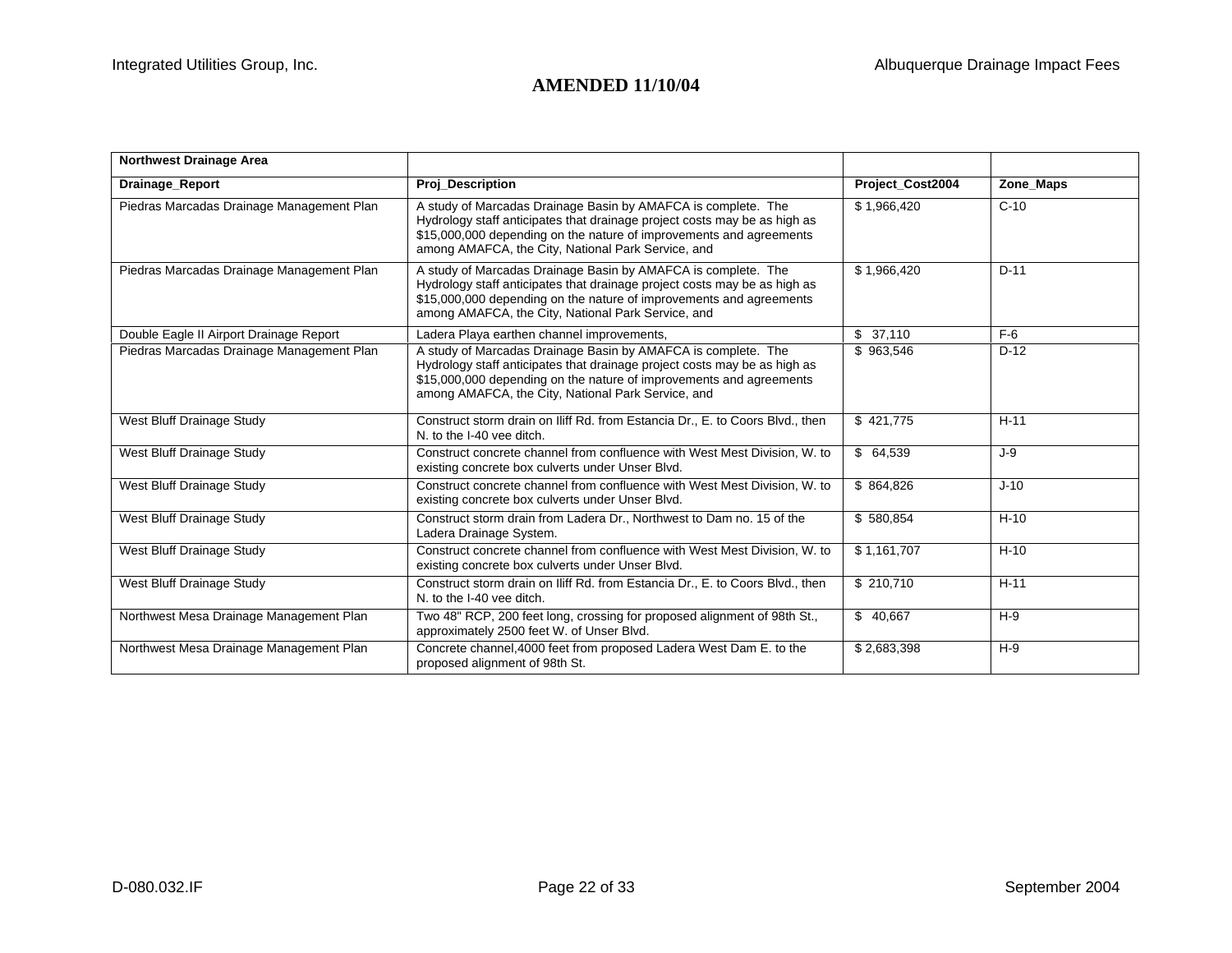| <b>Northwest Drainage Area</b>          |                                                                                                                                                                   |                  |             |
|-----------------------------------------|-------------------------------------------------------------------------------------------------------------------------------------------------------------------|------------------|-------------|
| Drainage_Report                         | Proj_Description                                                                                                                                                  | Project_Cost2004 | Zone_Maps   |
| Northwest Mesa Drainage Management Plan | Concrete channel, 5000 feet from the proposed alignment of 98th ST. E. of<br>Ladera Dam No. 12.                                                                   | \$4,159,112      | $H-8$       |
| Northwest Mesa Drainage Management Plan | 348 acre-feet detention facility, or equivalent, located upstream of Ladera<br>Training Dike to prevent Ladera Detention Dams No. 12, 13 and 14 from<br>flooding. | \$13,940,729     | $H-7$       |
| Northwest Mesa Drainage Management Plan | Four 10'x4' CBC, 200 feet long. Crossing at proposed alignment of 98th St.<br>for proposed Ladera West Channel.                                                   | \$577,655        | $H-8$       |
| Northwest Mesa Drainage Management Plan | Three 10'x4' CBC, 200 feet long, crossing for proposed alignment of 98th<br>St., just N. of Ladera Dams 5 and 6.                                                  | \$462,124        | J-8         |
| Northwest Mesa Drainage Management Plan | One 48" RCP, 200 feet long, crossing from proposed alignment of 98th St.,<br>just north of Ladera Dams 5 and 6.                                                   | \$61,616         | $J-8$       |
| West Bluff Drainage Study               | Construct storm drain on Ladera Dr. from 90th St., E. to Dam No. 15 of the<br>Ladera Drainage System.                                                             | \$54,052         | $J-9$       |
| West Bluff Drainage Study               | Construct storm drain from Ladera Dr., Northwest to Dam no. 15 of the<br>Ladera Drainage System.                                                                  | \$64,539         | $H-10$      |
| West Bluff Drainage Study               | Construct concrete channel from confluence with West Mest Division. W. to<br>existing concrete box culverts under Unser Blvd.                                     | \$129,078        | $H-10$      |
| Northwest Mesa Drainage Management Plan | Concrete channel, 4000 feet from proposed Ladera West Dam E. to the<br>proposed alignment of 98th St.                                                             | \$1,321,673      | $H-9$       |
| Amole Hubbell                           | Construct 10-yr lined, 100-yr overbank Amole Arroyo channel. Secate<br>Blanco to Blake. Approx. 3,500 ft                                                          | \$2,111,940      | $N-9, N-10$ |
| Amole Hubbell                           | Construct Amole Arroyo soft lined channel. Amole Blake to Snow Vista.                                                                                             | \$2,450,000      | $N-9$       |
| Amole Hubbell                           | Construct Amole arroyo channel. Powerline to Westgate dam, approx.<br>2500 ft.                                                                                    | \$1,000,000      | $M-8$       |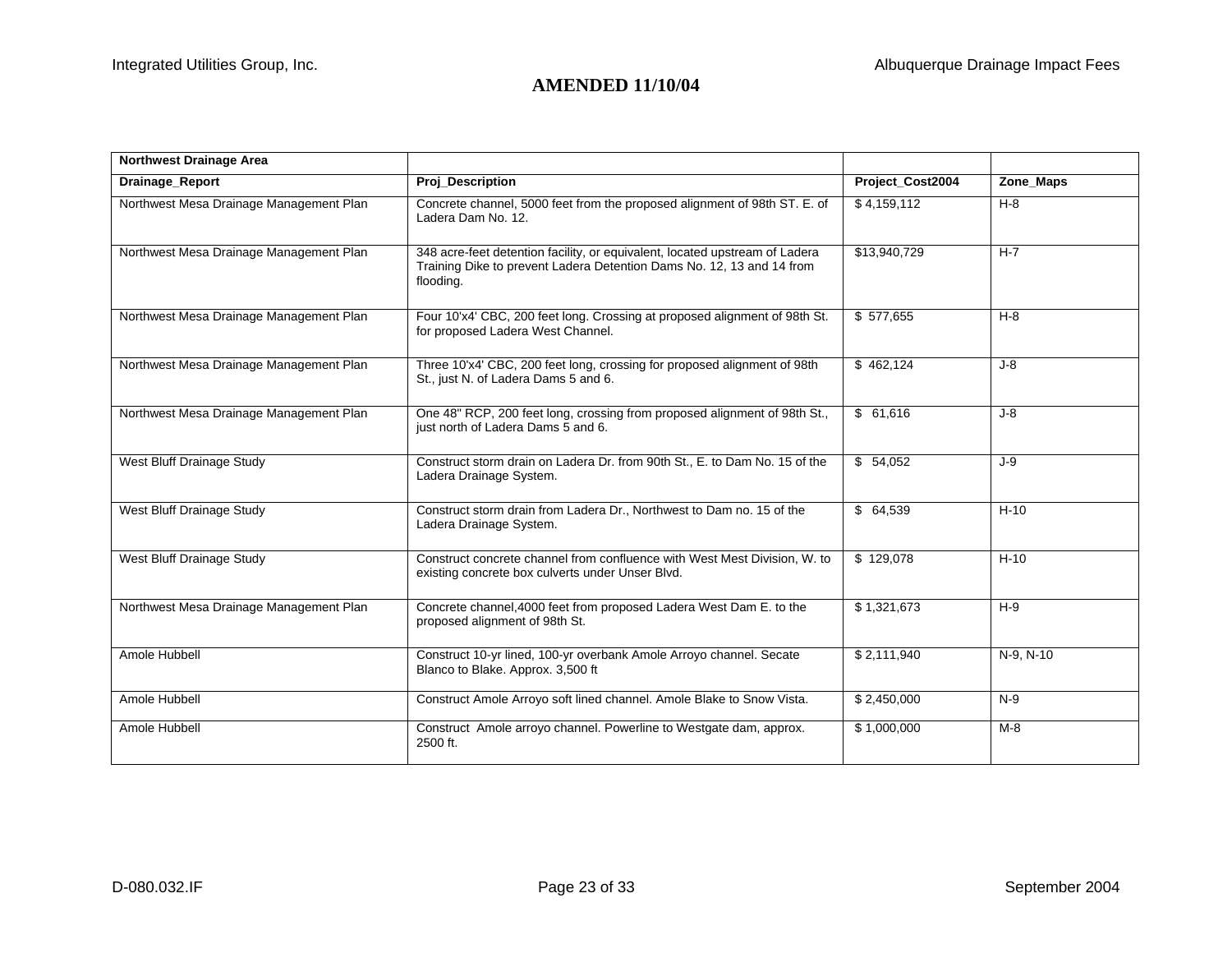| <b>Northwest Drainage Area</b> |                                                                                                                                 |                  |             |
|--------------------------------|---------------------------------------------------------------------------------------------------------------------------------|------------------|-------------|
| Drainage_Report                | <b>Proj Description</b>                                                                                                         | Project Cost2004 | Zone_Maps   |
| Amole Hubbell                  | Add in-line detention basin in Powerline Channel.                                                                               | \$938,640        | $L-7$       |
| Amole Hubbell                  | Construct soft lined Rio Bravo channel. Rio Bravo channel to South<br>Powerline.                                                | \$500,000        | $L-8$ , M-8 |
| Amole Hubbell                  | Construct soft lined South Powerline Channel and Detention basin. Aprox.<br>9,500 ft and 70 ac-ft.                              | \$1,994,610      | N-8, P-8    |
| Amole Hubbell                  | Dam #5 diversion storm drain. Construct Storm drain from Ladera Dam #5<br>to West I-40 (Proj. WB040 140D).                      | \$762,645        | J-8         |
| West I-40                      | Construct West I-40/98th St. Detention Basin, NW corner of 98th St and I-<br>40. Approx. 49 ac-ft.                              | \$1,126,368      | J-8         |
| West I-40                      | Construct West I-40 Diversion lined channel. Approx. 13,500 ft from 98th St<br>to East Amole Dam.                               | \$5,009,991      | J-8, K-8    |
| West I-40                      | Construct W I-40/Unser Blvd. Detention Basin. Approx. 37 ac-ft.                                                                 | \$1,138,101      | J-9         |
| West I-40                      | West I-40 Diversion. Construct lined channel from Unser (Proj. WBO40<br>140D) to 98th St. (Proj. WBO040 074X). Approx 6,000 ft. | \$1,666,086      | $J-8, J-9$  |
|                                | <b>Service Area Total</b>                                                                                                       | \$55,015,528     |             |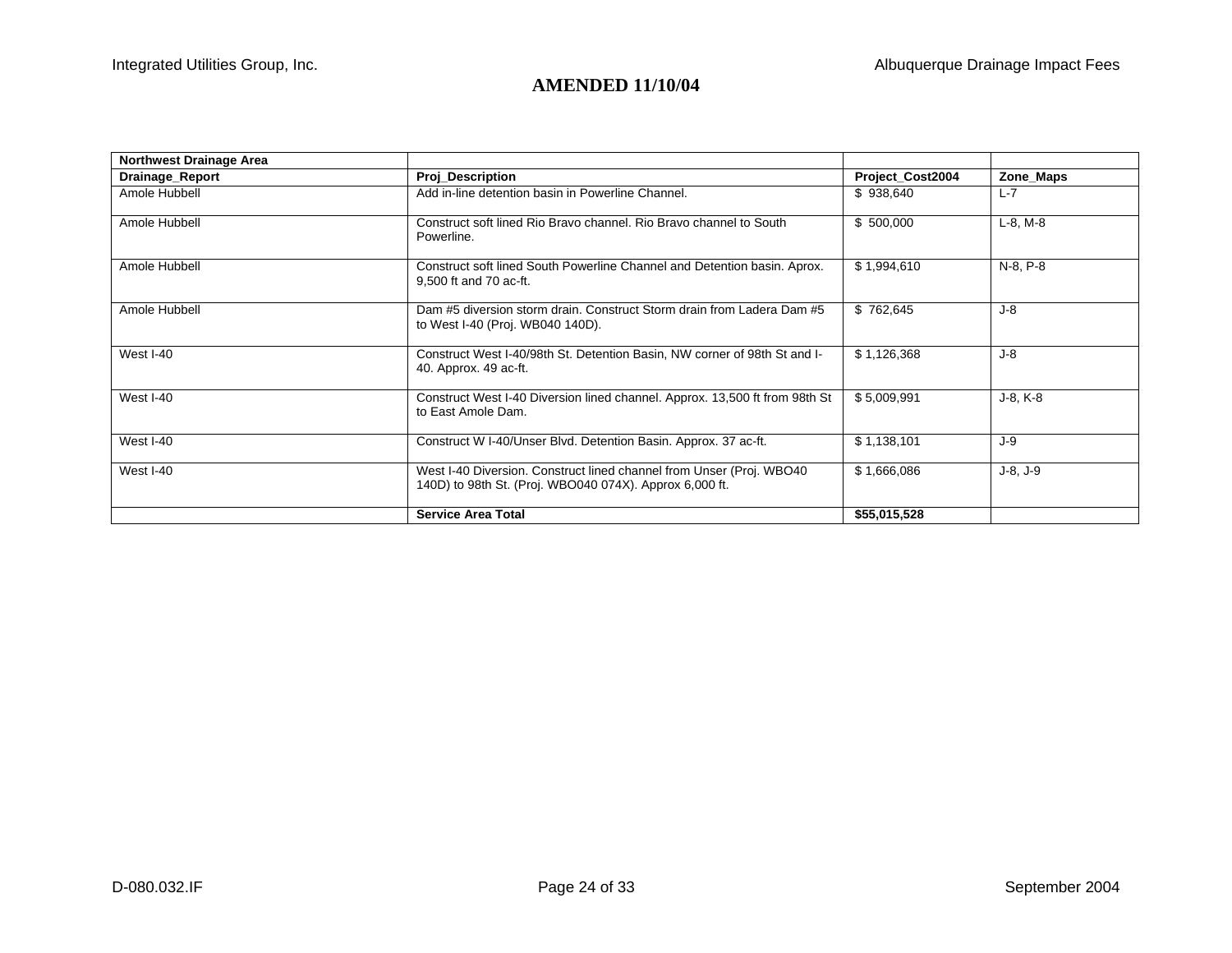| Southwest Drainage Area                                                       |                                                                                                                                           |                  |           |
|-------------------------------------------------------------------------------|-------------------------------------------------------------------------------------------------------------------------------------------|------------------|-----------|
| Drainage_Report                                                               | Proj_Description                                                                                                                          | Project_Cost2004 | Zone_Maps |
| West Bluff Drainage Study                                                     | Construct storm drain on Iliff Rd. from Estancia Dr., E. to Coors Blvd., then<br>N. to the I-40 yee ditch.                                | \$ 271.065       | $H-11$    |
| Amole Watershed Drainage Management Plan<br>And Amole Del Norte Re-Evaluation | Construct a channel from Snow Vista Channel to Powerline Channel. (7000)<br>linear feet of channel improvement)                           | \$512,003        | $M-8$     |
| Amole Watershed Drainage Management Plan<br>And Amole Del Norte Re-Evaluation | Construct a channel from Snow Vista Channel to Amole Detention Basin.<br>(2480 linear feet of channel improvements)                       | \$2,317,252      | $N-9$     |
| Amole Watershed Drainage Management Plan<br>And Amole Del Norte Re-Evaluation | Construct Snow Vista Channel from Benavides Rd. to Amole Arroyo. (4200<br>linear feet of channel improvements.)                           | \$1,903,457      | $M-9$     |
| Amole Watershed Drainage Management Plan<br>And Amole Del Norte Re-Evaluation | Storm drainage system upstream of Sage/Hower Road Pond                                                                                    | \$1,000,000      | $L-9$     |
| Northwest Mesa Drainage Management Plan                                       | Two 48" RCP, 200 feet long, crossing for proposed alignment of 98th St.,<br>approximately 2500 feet W. of Unser Blvd.                     | \$82,566         | $H-9$     |
| West Bluff Drainage Study                                                     | West Bluff Outfall drainage systems.                                                                                                      | \$161,348        | J-9       |
| West Bluff Drainage Study                                                     | Construct concrete channel from existing concrete box culverts under<br>Unser Blvd. West to existing concrete box culverts under 98th St. | \$1,694,156      | J-8       |
| West Bluff Drainage Study                                                     | Construct concrete channel from existing concrete box culverts under<br>Unser Blvd. West to existing concrete box culverts under 98th St. | \$84,708         | J-9       |
| Amole Watershed Drainage Management Plan<br>And Amole Del Norte Re-Evaluation | Construct Snow Vista Channel from Benavides Rd. to Amole Arroyo. (4200<br>linear feet of channel improvements.)                           | \$1,903,457      | $N-9$     |
| West Bluff Drainage Study                                                     | Construct concrete channel from confluence with West Mest Division, W. to<br>existing concrete box culverts under Unser Blvd.             | \$425,959        | $J-10$    |
| West Bluff Drainage Study                                                     | Construct concrete channel from confluence with West Mest Division, W. to<br>existing concrete box culverts under Unser Blvd.             | \$1,226,247      | J-9       |
| Southwest Drainage Area                                                       |                                                                                                                                           |                  |           |
| <b>Drainage Report</b>                                                        | <b>Proi Description</b>                                                                                                                   | Project Cost2004 | Zone Maps |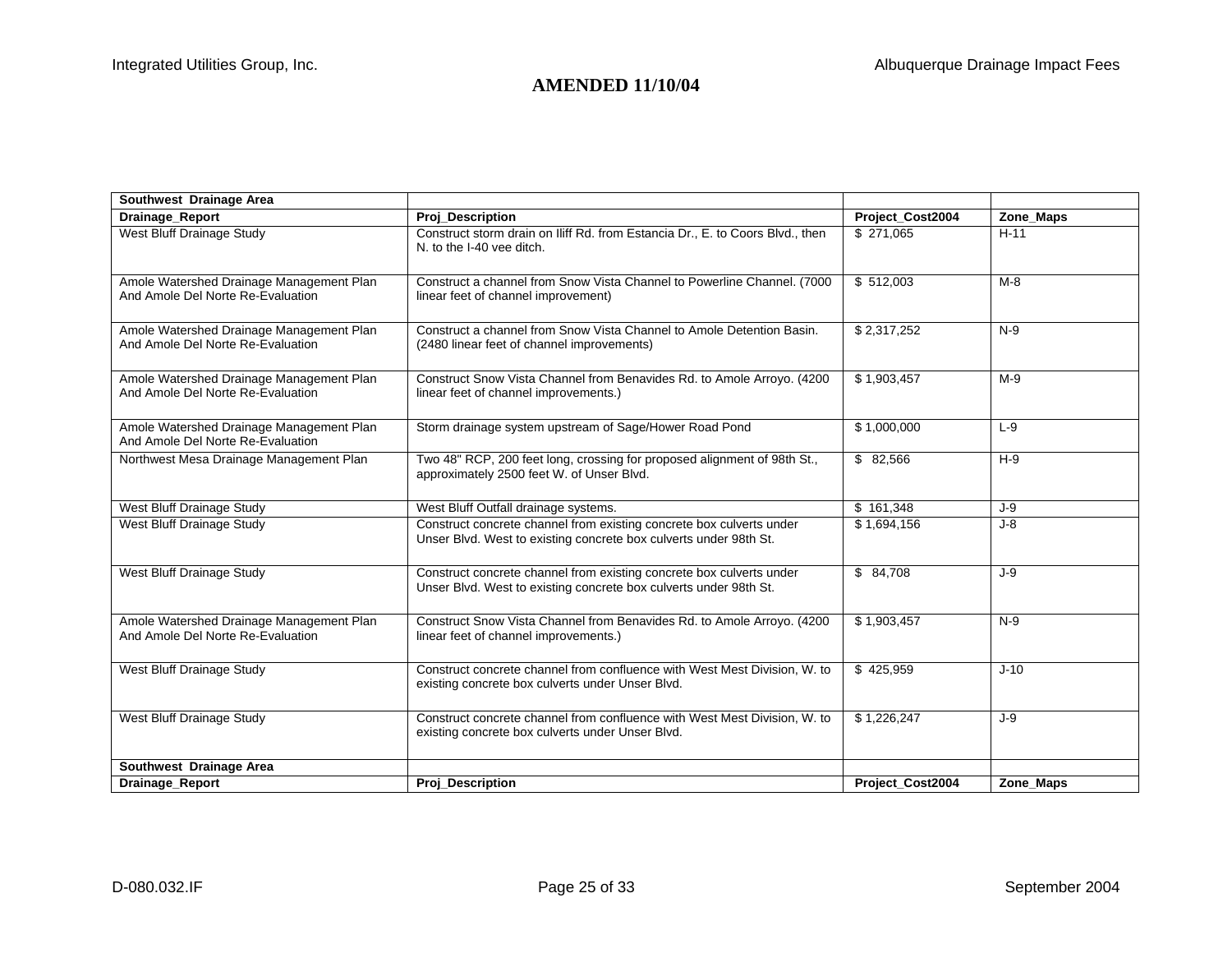| West Bluff Drainage Study                                                     | Construct storm drain on Ladera Dr. from 90th St., E. to Dam No. 15 of the<br>Ladera Drainage System.                                     | \$1,026,981  | J-9      |
|-------------------------------------------------------------------------------|-------------------------------------------------------------------------------------------------------------------------------------------|--------------|----------|
| West Bluff Drainage Study                                                     | Construct concrete channel from existing concrete box culverts under<br>Unser Blvd. West to existing concrete box culverts under 98th St. | \$1,609,448  | J-9      |
| Amole Watershed Drainage Management Plan<br>And Amole Del Norte Re-Evaluation | Construct a channel from Snow Vista Channel to Powerline Channel. (7000)<br>linear feet of channel improvement)                           | \$512.002    | $M-9$    |
| Amole Watershed Drainage Management Plan<br>And Amole Del Norte Re-Evaluation | Construct a channel from Snow Vista Channel to Powerline Channel. (7000)<br>linear feet of channel improvement)                           | \$512.002    | $N-9$    |
| West Bluff Drainage Study                                                     | West Bluff Outfall drainage systems.                                                                                                      | \$1,452,134  | J-9      |
| West I-40                                                                     | Dam 5 Arroyo. Construct lined channel from Atrisco Terrace to Ladera Dam<br>#5.                                                           | \$4,352,943  | J-7. J-8 |
|                                                                               | <b>Service Area Total</b>                                                                                                                 | \$35,393,166 |          |
|                                                                               |                                                                                                                                           |              |          |

Attachment 3

**Service Unit Calculations**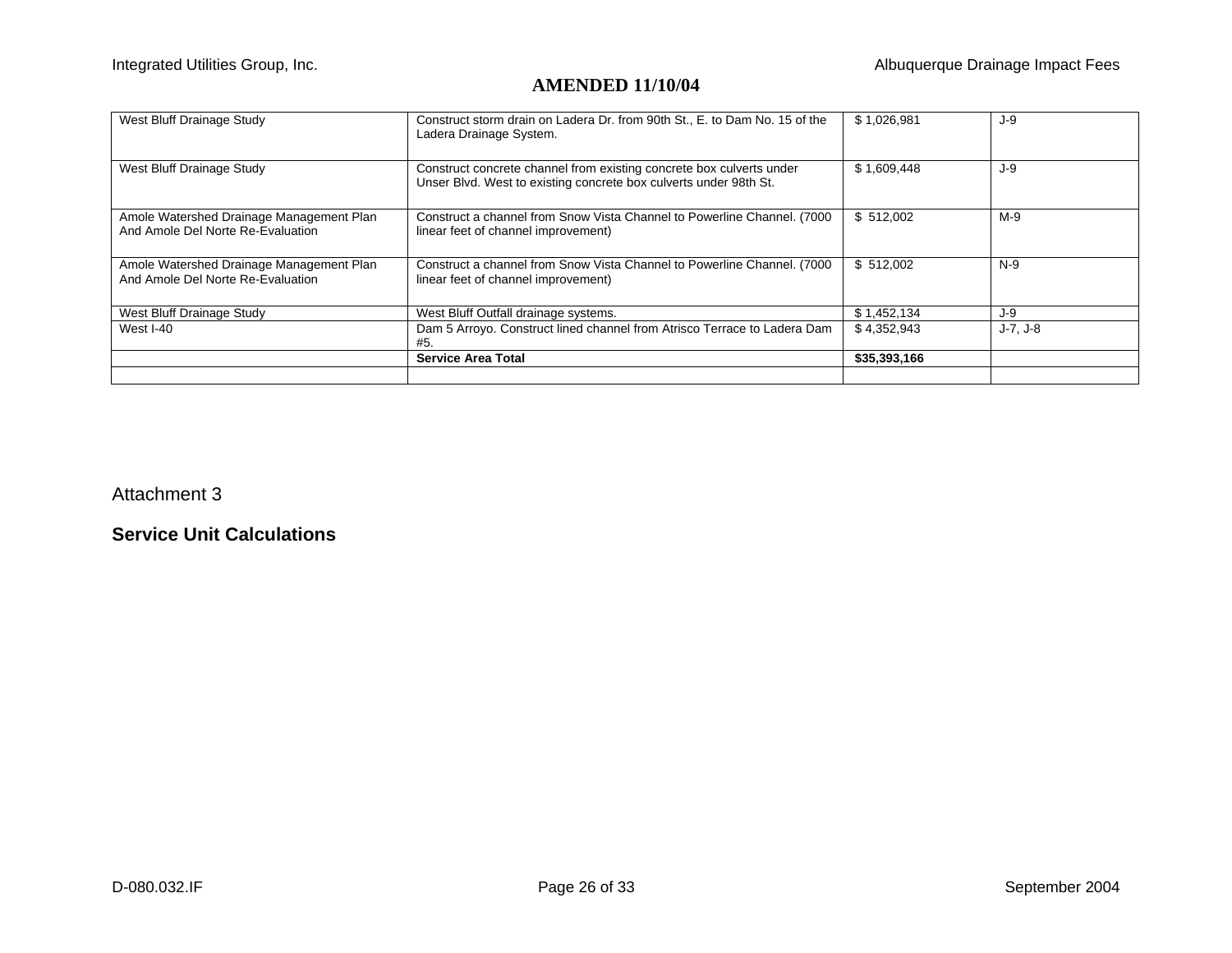# **Northwest Drainage Area**

| Basin     | AMDS | Land<br>Use    | Description                               | 2000 Area in<br><b>Square Feet</b> | 2025 Area in<br><b>Square Feet</b> | <b>Difference</b> | Acres      |          | <b>SU</b><br>Factor | <b>Service Units</b> |
|-----------|------|----------------|-------------------------------------------|------------------------------------|------------------------------------|-------------------|------------|----------|---------------------|----------------------|
| <b>NW</b> |      | $\Omega$       |                                           |                                    |                                    |                   |            |          |                     |                      |
| <b>NW</b> |      |                | Residential - SF                          | 192,455,574                        | 335,376,941                        | 142,921,366       | 3,281.02   | 3,281.02 | 0.73                | 2,395.15             |
| <b>NW</b> |      |                | Office                                    | 461,445                            | 3,240,263                          | 2,778,818         | 63.79      | 63.79    | 0.8                 | 51.03                |
| <b>NW</b> |      | $\overline{2}$ | Major Retail/Commercial                   | 12,951,970                         | 19,133,450                         | 6,181,480         | 141.91     | 141.91   | 0.9                 | 127.72               |
| <b>NW</b> |      | 3              | Mixed and Minor Commercial                | 14,498,441                         | 47,119,810                         | 32,621,369        | 748.88     | 748.88   | 0.9                 | 674.00               |
| <b>NW</b> |      | 5              | Industrial/Wholesale                      | 7,487,931                          | 16,435,634                         | 8,947,704         | 205.41     | 205.41   | 0.8                 | 164.33               |
| <b>NW</b> |      | 6              | Institutions                              | 1,253,395                          | 5,653,099                          | 4,399,704         | 101.00     | 101.00   | 0.9                 | 90.90                |
| <b>NW</b> |      |                | Schools/Universities                      | 12,966,289                         | 16,039,860                         | 3,073,571         | 70.56      | 70.56    | 0.8                 | 56.45                |
| <b>NW</b> |      | 9              | Transportation and Major Utility Corridor | 1,298,397                          | 1,227,086                          | (71, 311)         | (1.64)     |          | 0.9                 |                      |
| <b>NW</b> |      | 12             | Major Public Open Space                   | 235,385,213                        | 234,648,279                        | (736, 934)        | (16.92)    |          | 0.3                 |                      |
| <b>NW</b> |      | 13             | Natural Drainage/Riparian Systems         | 30,799,081                         | 30,240,210                         | (558, 871)        | (12.83)    |          | 0.2                 |                      |
| <b>NW</b> |      | 14             | Urban Vacant/Abandoned                    | 144,372,853                        | 47,574,100                         | (96, 798, 753)    | (2,222.19) |          | 0.1                 |                      |
| <b>NW</b> |      | 15             | Landfills/Sewage Treatment Plants         |                                    |                                    |                   |            |          | 0.7                 |                      |
| <b>NW</b> |      | 16             | Other Urban/Non Residential               | 3,748,563                          | 9,595,558                          | 5,846,995         | 134.23     | 134.23   | 0.9                 | 120.81               |
| <b>NW</b> |      | 17             | MF - Residential                          | 17,048,064                         | 28,415,851                         | 11,367,788        | 260.97     | 260.97   | 0.9                 | 234.87               |
| <b>NW</b> |      | 18             | <b>KAFB</b>                               |                                    |                                    |                   |            |          | 0.9                 |                      |
|           |      |                | <b>Totals in Square Feet</b>              | 674,727,215                        | 794,700,140                        | 119,972,925       | 2,754.20   |          |                     |                      |
|           |      |                | <b>Totals in Acres</b>                    | 15,489.61                          | 18,243.80                          |                   |            | 5008     |                     | 3,915.25             |
|           |      |                | <b>Totals in Square Miles</b>             | 24.20                              | 28.51                              |                   |            | 7.82     |                     | 6.12                 |
|           |      |                |                                           |                                    |                                    |                   |            |          |                     |                      |
|           |      |                |                                           |                                    |                                    |                   |            |          |                     |                      |
|           |      |                |                                           |                                    |                                    |                   |            |          |                     |                      |
|           |      |                |                                           |                                    |                                    |                   |            |          |                     |                      |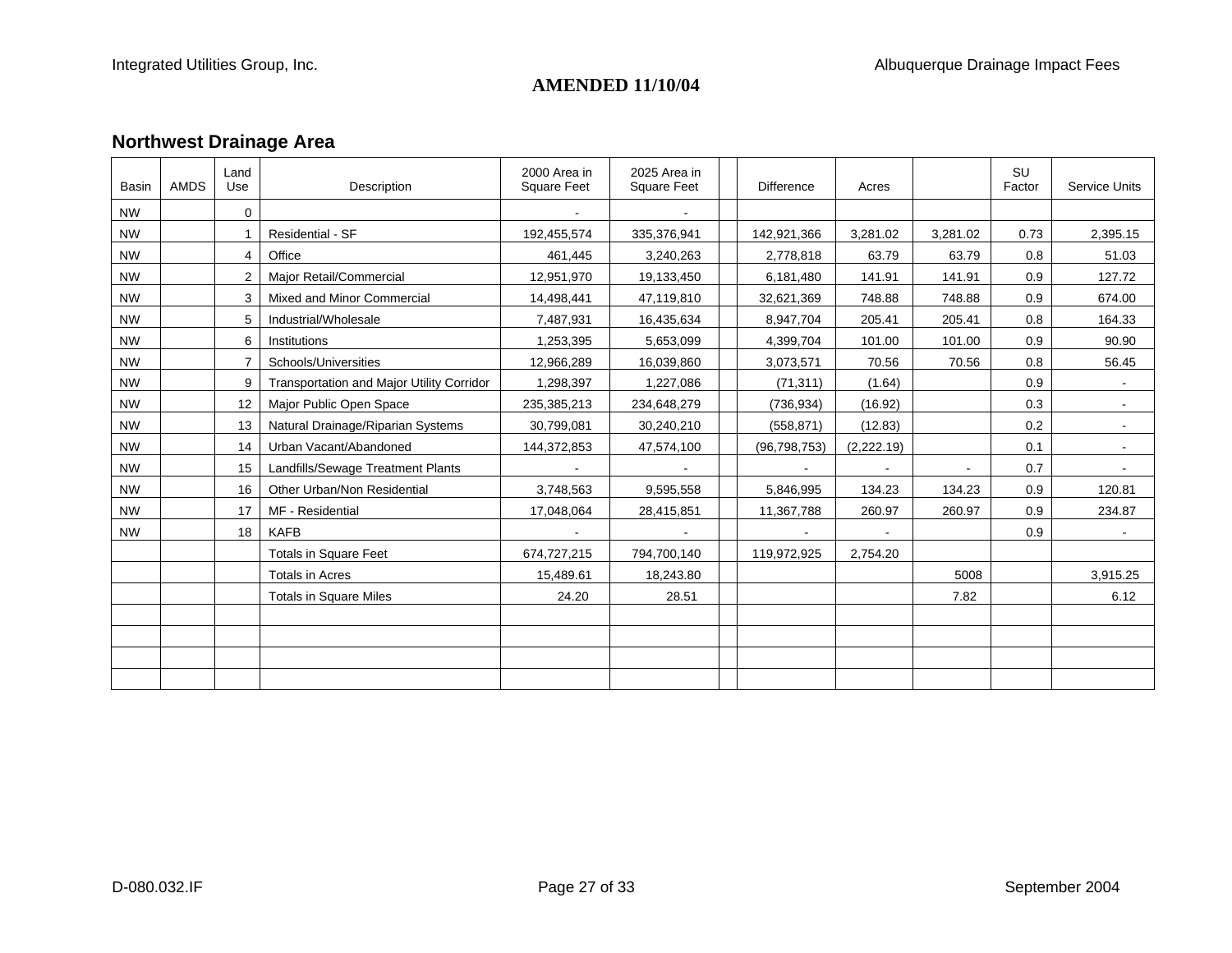# **Southwest Drainage Area**

| Basin | <b>AMDS</b> | Land<br>Use | Description                               | 2000 Area in<br><b>Square Feet</b> | 2025 Area in<br><b>Square Feet</b> | <b>Difference</b> | Acres       |                | SU<br>Factor | <b>Service Units</b> |
|-------|-------------|-------------|-------------------------------------------|------------------------------------|------------------------------------|-------------------|-------------|----------------|--------------|----------------------|
| SW    |             | 0           |                                           | 3,341                              | 2,755                              |                   |             |                |              |                      |
| SW    |             |             | Residential - SF                          | 124,594,703                        | 239,073,344                        | 114,478,640       | 2,628.07    | 2,628.07       | 0.73         | 1,918.49             |
| SW    |             | 2           | Major Retail/Commercial                   |                                    | 598,855                            | 598,855           | 13.75       | 13.75          | 0.9          | 12.37                |
| SW    |             | 3           | Mixed and Minor Commercial                | 14,880,335                         | 31,523,312                         | 16,642,977        | 382.07      | 382.07         | 0.9          | 343.86               |
| SW    |             | 4           | Office                                    |                                    | 2,312,548                          | 2,312,548         | 53.09       | 53.09          | 0.8          | 42.47                |
| SW    |             | 5           | Industrial/Wholesale                      | 11,834,216                         | 18,155,551                         | 6,321,336         | 145.12      | 145.12         | 0.8          | 116.09               |
| SW    |             | 6           | Institutions                              | 153,832                            | 3,571,441                          | 3,417,608         | 78.46       | 78.46          | 0.9          | 70.61                |
| SW    |             |             | Schools/Universities                      | 5,611,133                          | 9,494,978                          | 3,883,844         | 89.16       | 89.16          | 0.8          | 71.33                |
| SW    |             | 8           | Airports                                  |                                    |                                    |                   |             |                | 0.7          |                      |
| SW    |             | 9           | Transportation and Major Utility Corridor | 139,002                            | 145,200                            | 6,199             | 0.14        | 0.14           | 0.9          | 0.13                 |
| SW    |             | 10          | Agriculture - IR                          | 186,345                            | 148,133                            | (38, 212)         | (0.88)      |                | 0.2          | $\sim$               |
| SW    |             | 11          | Rangeland-Dry AG                          | 126,682,071                        | 29,402,278                         | (97, 279, 793)    | (2, 233.24) |                | 0.2          |                      |
| SW    |             | 12          | Major Public Open Space                   | 10,783,959                         | 10,671,883                         | (112,077)         | (2.57)      |                | 0.3          |                      |
| SW    |             | 13          | Natural Drainage/Riparian Systems         | 12,752,108                         | 12,436,316                         | (315, 792)        | (7.25)      | $\blacksquare$ | 0.2          | $\blacksquare$       |
| SW    |             | 14          | Urban Vacant/Abandoned                    | 77,761,623                         | 19,500,663                         | (58, 260, 960)    | (1, 337.49) |                | 0.1          |                      |
| SW    |             | 15          | Landfills/Sewage Treatment Plants         | 628,215                            | 36,300                             | (591, 915)        | (13.59)     |                | 0.7          |                      |
| SW    |             | 16          | Other Urban/Non-Residential               | 2,980,304                          | 4,653,222                          | 1,672,918         | 38.40       | 38.40          | 0.9          | 34.56                |
| SW    |             | 17          | MF - Residential                          | 3,976,626                          | 11,114,021                         | 7,137,395         | 163.85      | 163.85         | 0.9          | 147.47               |
| SW    |             | 18          | <b>KAFB</b>                               |                                    |                                    |                   |             |                | 0.9          |                      |
|       |             |             | <b>Totals in Square Feet</b>              | 392,964,472                        | 392,838,043                        | (126, 429)        | (2.90)      |                |              |                      |
|       |             |             | <b>Totals in Acres</b>                    | 9,021.22                           | 9,018.32                           |                   |             | 3592           |              | 2,757.39             |
|       |             |             | <b>Totals in Square Miles</b>             | 14.10                              | 14.09                              |                   |             | 5.61           |              | 4.31                 |
|       |             |             |                                           |                                    |                                    |                   |             |                |              |                      |
|       |             |             |                                           |                                    |                                    |                   |             |                |              |                      |
|       |             |             |                                           |                                    |                                    |                   |             |                |              |                      |
|       |             |             |                                           |                                    |                                    |                   |             |                |              |                      |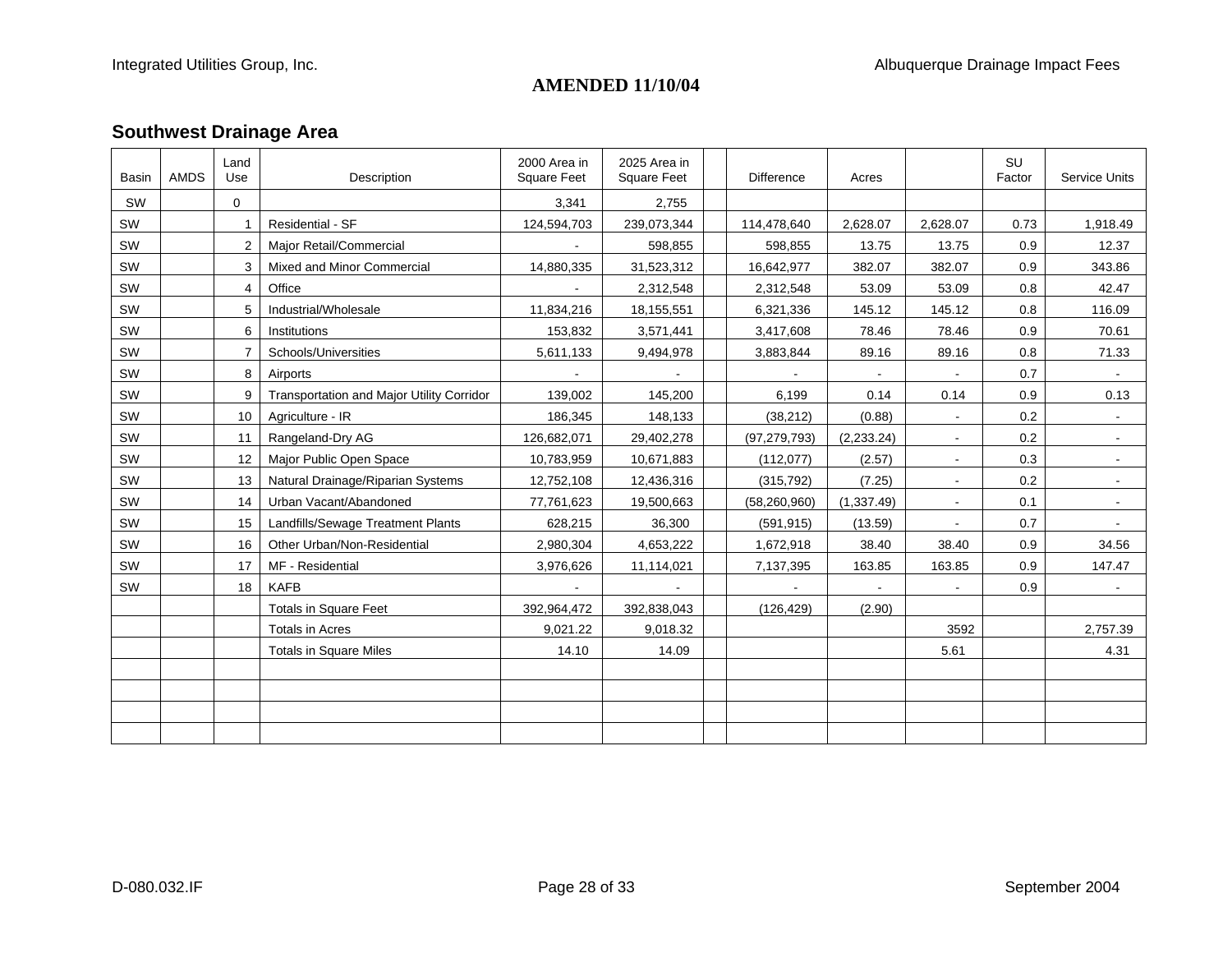# **Tijeras Drainage Basin**

| Basin              | <b>AMDS</b> | Land<br>Use     | Description                               | 2000 Area in<br><b>Square Feet</b> | 2025 Area in<br><b>Square Feet</b> | <b>Difference</b>    | Acres         |                | <b>SU</b><br>Factor | Service<br><b>Units</b> |
|--------------------|-------------|-----------------|-------------------------------------------|------------------------------------|------------------------------------|----------------------|---------------|----------------|---------------------|-------------------------|
| Tijeras            |             |                 | Residential - SF                          | 2,348,396                          | 5,297,467                          | 2,949,072            | 67.70         | 67.70          | 0.73                | 49.42                   |
| Tijeras            |             | 2               | Major Retail/Commercial                   | 64,155                             | 73,806                             | 9,652                | 0.22          | 0.22           | 0.9                 | 0.20                    |
| Tijeras            |             | 3               | Mixed and Minor Commercial                | 3,676,532                          | 8,282,113                          | 4,605,581            | 105.73        | 105.73         | 0.9                 | 95.16                   |
| Tijeras            |             | $\overline{4}$  | Office                                    | 2,876,092                          | 3,299,613                          | 423,520              | 9.72          | 9.72           | 0.8                 | 7.78                    |
| Tijeras<br>Tijeras |             | 5<br>6          | Industrial/Wholesale<br>Institutions      | 2,484,733                          | 5,064,327<br>118,920               | 2,579,594<br>118,920 | 59.22<br>2.73 | 59.22<br>2.73  | 0.8<br>0.9          | 47.38<br>2.46           |
| Tijeras            |             | $\overline{7}$  | Schools/Universities                      | $\blacksquare$                     |                                    |                      |               | $\blacksquare$ | 0.8                 | $\sim$                  |
|                    |             |                 |                                           |                                    |                                    |                      |               |                |                     |                         |
| Tijeras            |             | 8               | Airports                                  | 59,071,827                         | 60,106,252                         | 1,034,425            | 23.75         | 23.75          | 0.7                 | 16.62                   |
| Tijeras            |             | 9               | Transportation and Major Utility Corridor |                                    |                                    |                      |               | ÷              | 0.9                 | $\sim$                  |
| Tijeras            |             | 10              | Agriculture - IR                          | $\blacksquare$                     |                                    | $\blacksquare$       |               | $\blacksquare$ | 0.2                 | $\sim$                  |
| Tijeras            |             | 11              | Rangeland-Dry AG                          |                                    |                                    | $\blacksquare$       |               | $\blacksquare$ | 0.2                 | $\sim$                  |
| Tijeras            |             | 12              | Major Public Open Space                   | 12,686,866                         | 12,807,511                         | 120,645              | 2.77          | $\blacksquare$ | 0.3                 | $\sim$                  |
| Tijeras            |             | 13              | Natural Drainage/Riparian Systems         | 1,828,797                          | 2,082,398                          | 253,601              | 5.82          | 5.82           | 0.2                 | 1.16                    |
| Tijeras            |             | 14              | Urban Vacant/Abandoned                    | 27,939,674                         | 16,683,101                         | (11, 256, 573)       | (258.42)      | $\blacksquare$ | 0.1                 | $\sim$                  |
| Tijeras            |             | 15              | Landfills/Sewage Treatment Plants         |                                    |                                    |                      |               |                | 0.7                 | $\sim$                  |
| Tijeras            |             | 16              | Other Urban/Non-Residential               | 434,222                            | 459,049                            | 24,826               | 0.57          | 0.57           | 0.9                 | 0.51                    |
| Tijeras            |             | 17              | MF - Residential                          | 102,515                            | 104,672                            | 2,156                | 0.05          | 0.05           | 0.9                 | 0.04                    |
| Tijeras            |             | $\overline{18}$ | <b>KAFB</b>                               | 242,734                            | 166,423                            | (76, 311)            | (1.75)        |                | 0.9                 | $\sim$                  |
|                    |             |                 | <b>Totals in Square Feet</b>              | 113,756,543                        | 114,545,652                        | 789,108              | 18.12         |                |                     |                         |
|                    |             |                 | <b>Totals in Acres</b>                    | 2,611.49                           | 2,629.61                           |                      |               |                |                     | 220.73                  |
|                    |             |                 | <b>Totals in Square Miles</b>             | 4.08                               | 4.11                               |                      |               | 0.43           |                     | 0.34                    |
|                    |             |                 |                                           |                                    |                                    |                      |               |                |                     |                         |
|                    |             |                 |                                           |                                    |                                    |                      |               |                |                     |                         |
|                    |             |                 |                                           |                                    |                                    |                      |               |                |                     |                         |
|                    |             |                 |                                           |                                    |                                    |                      |               |                |                     |                         |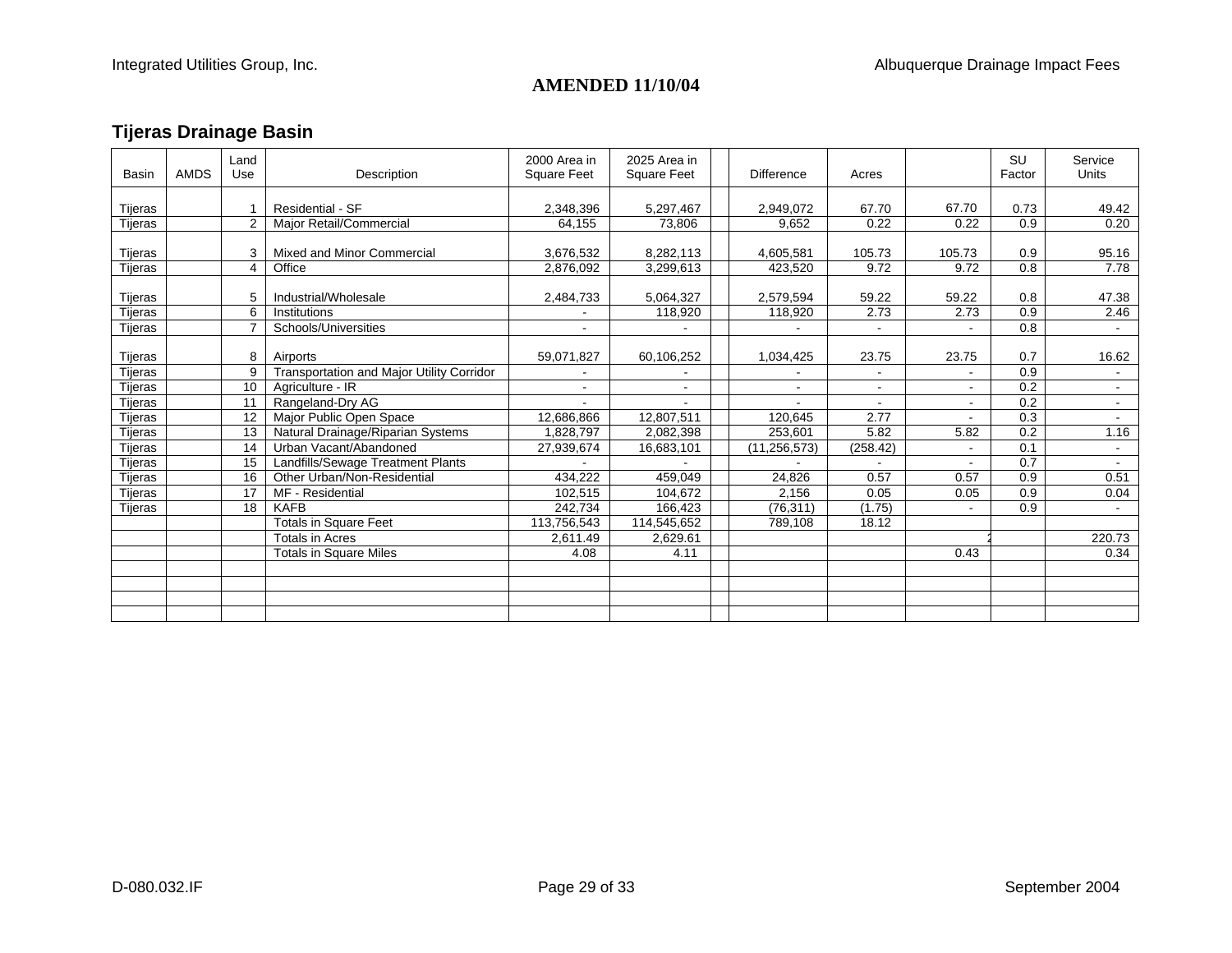# **Far NE Drainage Basin**

| <b>Basin</b> | <b>AMDS</b> | Land<br>Use    | Description                               | 2000 Area in<br><b>Square Feet</b> | 2025 Area in<br><b>Square Feet</b> | <b>Difference</b> | Acres      |                | <b>SU</b><br>Factor | <b>Service Units</b> |
|--------------|-------------|----------------|-------------------------------------------|------------------------------------|------------------------------------|-------------------|------------|----------------|---------------------|----------------------|
| Far NE       |             | -1             | Residential - SF                          | 198,833,959                        | 229,961,873                        | 31,127,914        | 714.60     | 714.60         | 0.73                | 521.66               |
| Far NE       |             | $\overline{2}$ | Major Retail/Commercial                   | 7,391,326                          | 8,778,138                          | 1,386,812         | 31.84      | 31.84          | 0.9                 | 28.65                |
| Far NE       |             | 3              | Mixed and Minor Commercial                | 21,781,631                         | 35,601,343                         | 13,819,712        | 317.26     | 317.26         | 0.9                 | 285.53               |
| Far NE       |             | $\overline{4}$ | Office                                    | 18,552,165                         | 22,121,493                         | 3,569,328         | 81.94      | 81.94          | 0.8                 | 65.55                |
| Far NE       |             | 5              | Industrial/Wholesale                      | 44,519,613                         | 55,274,072                         | 10,754,458        | 246.89     | 246.89         | 0.8                 | 197.51               |
| Far NE       |             | 6              | Institutions                              | 3,747,874                          | 7,272,669                          | 3,524,796         | 80.92      | 80.92          | 0.9                 | 72.83                |
| Far NE       |             | $\overline{7}$ | Schools/Universities                      | 14,598,795                         | 18,955,987                         | 4,357,192         | 100.03     | 100.03         | 0.8                 | 80.02                |
| Far NE       |             | 8              | Airports                                  | 9,681,816                          | 1,113,684                          | (8,568,132)       | (196.70)   | $\blacksquare$ | 0.7                 | $\sim$               |
| Far NE       |             | 9              | Transportation and Major Utility Corridor | 1,447,647                          | 1,340,725                          | (106, 922)        | (2.45)     |                | 0.9                 |                      |
| Far NE       |             | 10             | Agriculture - IR                          | 16,929                             | 19,808                             | 2,879             | 0.07       | 0.07           | 0.2                 | 0.01                 |
| Far NE       |             | 11             | Rangeland-Dry AG                          | 1,034,267                          | 1,039,145                          | 4,878             | 0.11       |                | 0.2                 |                      |
| Far NE       |             | 12             | Major Public Open Space                   | 47,900,727                         | 47,431,984                         | (468, 743)        | (10.76)    |                | 0.3                 | $\sim$               |
| Far NE       |             | 13             | Natural Drainage/Riparian Systems         | 24,707,972                         | 23,942,470                         | (765, 502)        | (17.57)    | ۰              | 0.2                 | $\sim$               |
| Far NE       |             | 14             | Urban Vacant/Abandoned                    | 92,030,494                         | 22,178,850                         | (69, 851, 644)    | (1,603.57) |                | 0.1                 |                      |
| Far NE       |             | 15             | Landfills/Sewage Treatment Plants         | 334,329                            | 290,400                            | (43,929)          | (1.01)     |                | 0.7                 |                      |
| Far NE       |             | 16             | Other Urban/Non-Residential               | 6,360,611                          | 7,689,025                          | 1,328,414         | 30.50      | 30.50          | 0.9                 | 27.45                |
| Far NE       |             | 17             | MF - Residential                          | 19,027,744                         | 28,445,506                         | 9,417,762         | 216.20     | 216.20         | 0.9                 | 194.58               |
| Far NE       |             | 18             | <b>KAFB</b>                               |                                    |                                    |                   |            |                | 0.9                 |                      |
|              |             |                | <b>Totals in Square Feet</b>              | 511,967,899                        | 511,457,171                        | (510, 728)        | (11.72)    |                |                     |                      |
|              |             |                | <b>Totals in Acres</b>                    | 11,753.17                          | 11,741.44                          |                   |            |                |                     | 1,473.79             |
|              |             |                | <b>Totals in Square Miles</b>             | 18.36                              | 18.35                              |                   |            | 2.84           |                     | 2.30                 |
|              |             |                |                                           |                                    |                                    |                   |            |                |                     |                      |
|              |             |                |                                           |                                    |                                    |                   |            |                |                     |                      |
|              |             |                |                                           |                                    |                                    |                   |            |                |                     |                      |
|              |             |                |                                           |                                    |                                    |                   |            |                |                     |                      |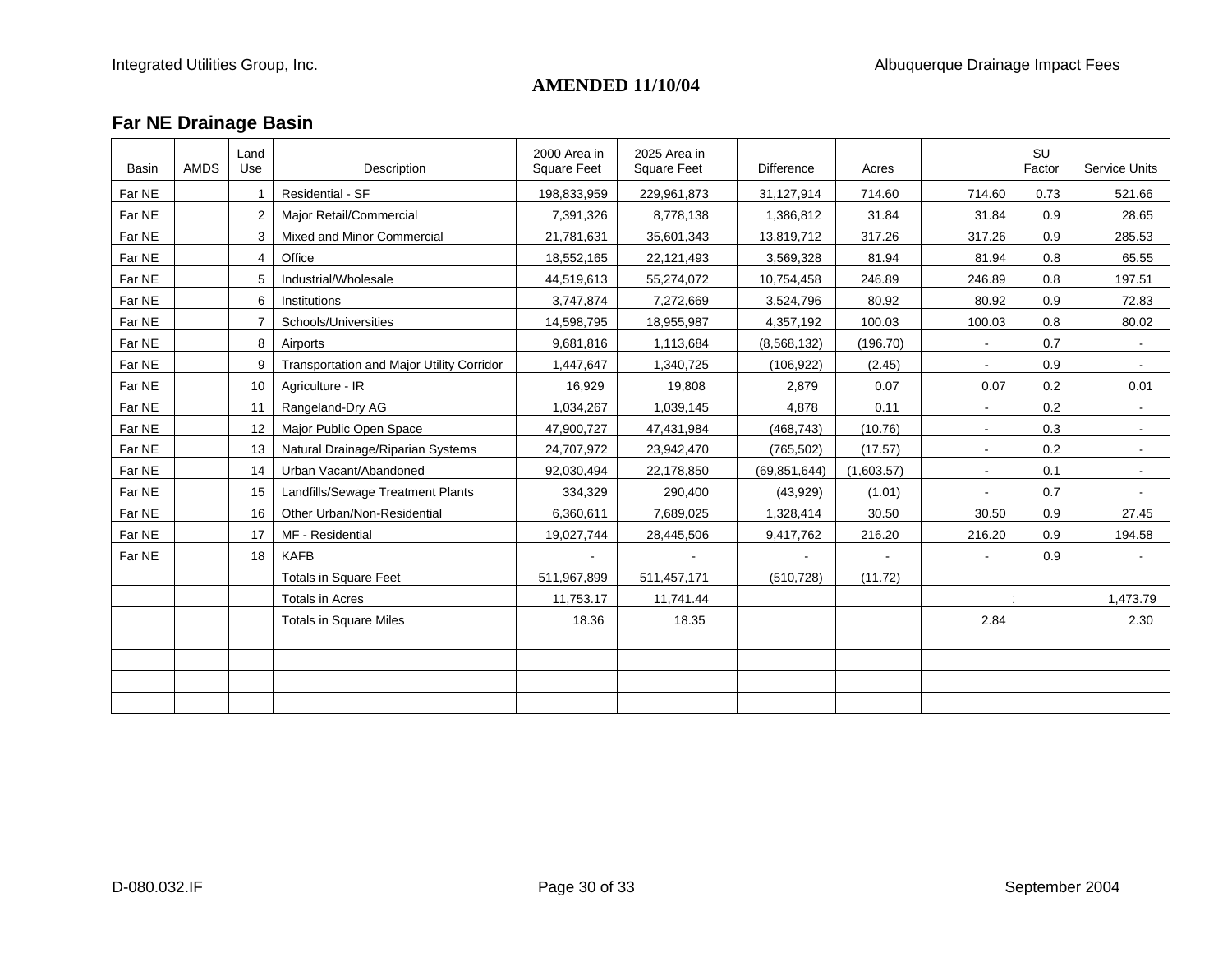Attachment 4

**Drainage Impact Fee CIP 2005 to 2012**